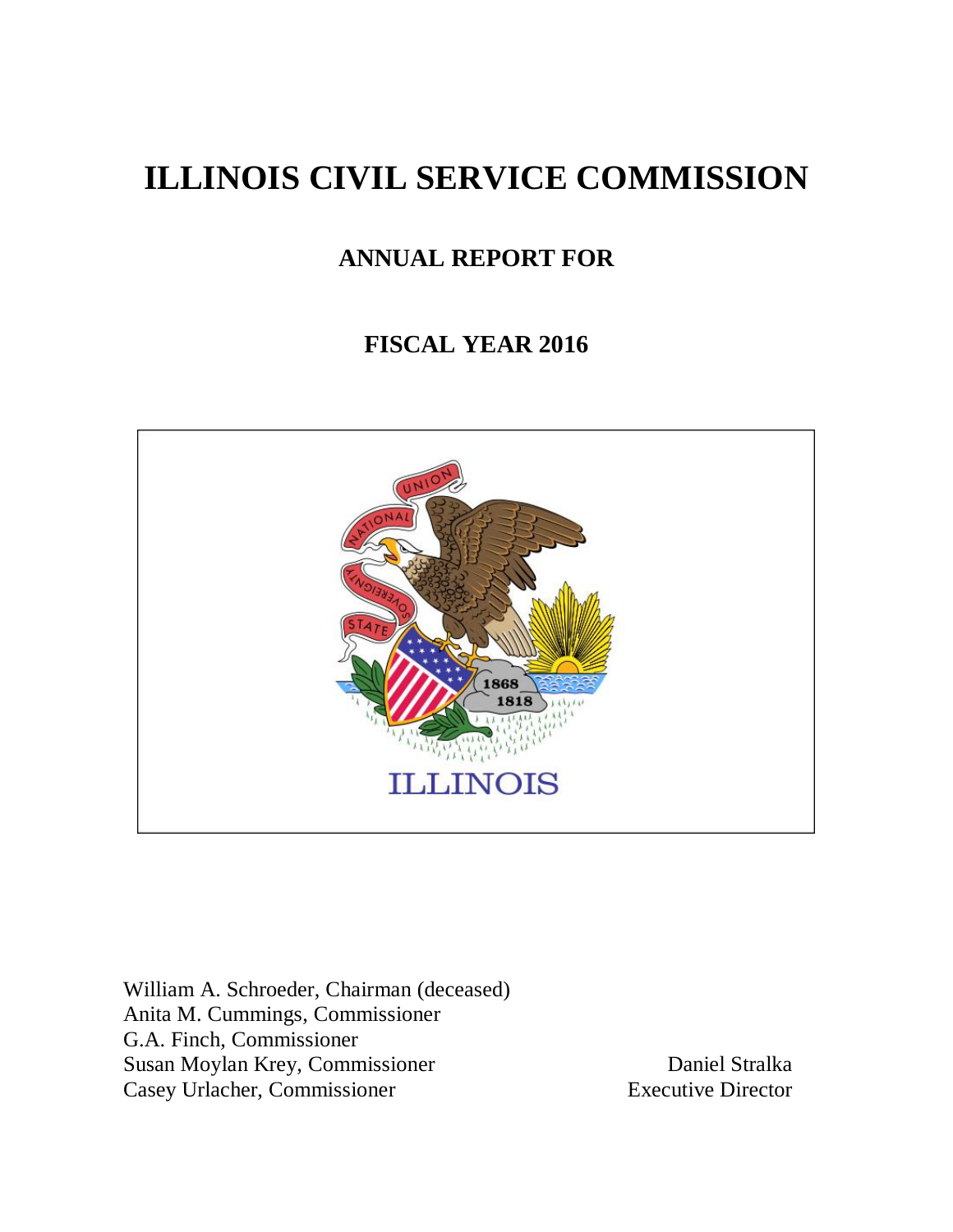

**State of Illinois CIVIL SERVICE COMMISSION 607 East Adams Street, Suite 801 Springfield, IL 62701 PHONE (217) 782-7373 FAX (217) 524-3706 TTY (888) 261-2819 www.illinois.gov/icsc**

**Vacant CHAIRMAN**

**COMMISSIONERS Anita M. Cummings G.A. Finch Susan Moylan Krey Casey Urlacher**

September 16, 2016

Governor Bruce Rauner State of Illinois Springfield, Illinois 62706

**Daniel Stralka EXECUTIVE DIRECTOR**

Dear Governor Rauner:

We submit this report to you, to the members of the General Assembly, and to the citizens of Illinois. It is the Commission's 104th Annual Report and covers the period of July 1, 2015 through June 30, 2016. In this report we have set forth both our responsibilities and accomplishments.

We appreciate the support and encouragement you have given us as we endeavor to carry out the requirements of the Illinois Personnel Code with the goal of providing the citizens of Illinois with a system of personnel administration based on merit principles and scientific method.

Respectfully submitted,

Anita M. Cummings, Commissioner

Susan Moylan Krey, Commissioner

G.A. Finch, Commissioner

Casey Urlacher, Commissioner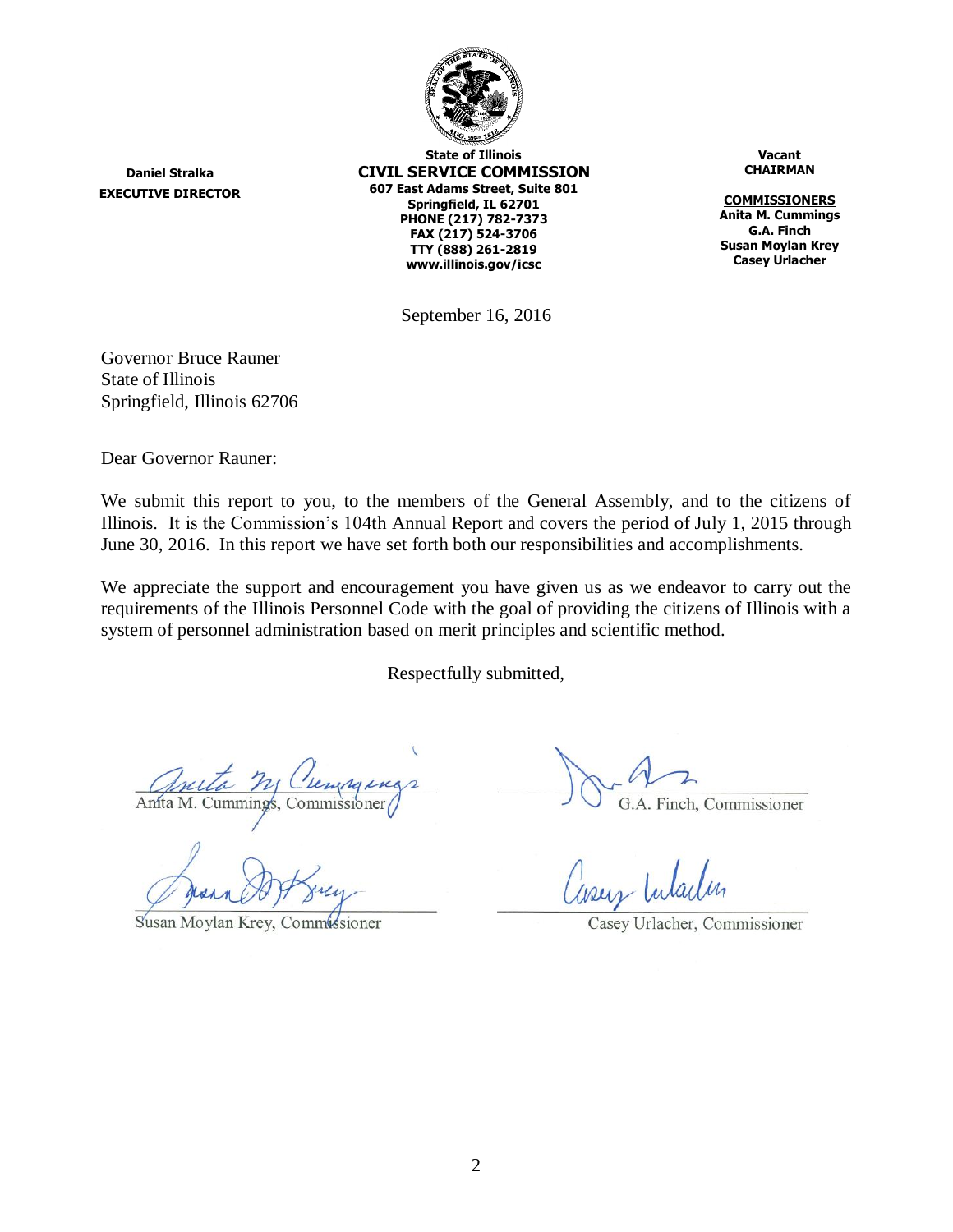## **TABLE OF CONTENTS**

## Page Number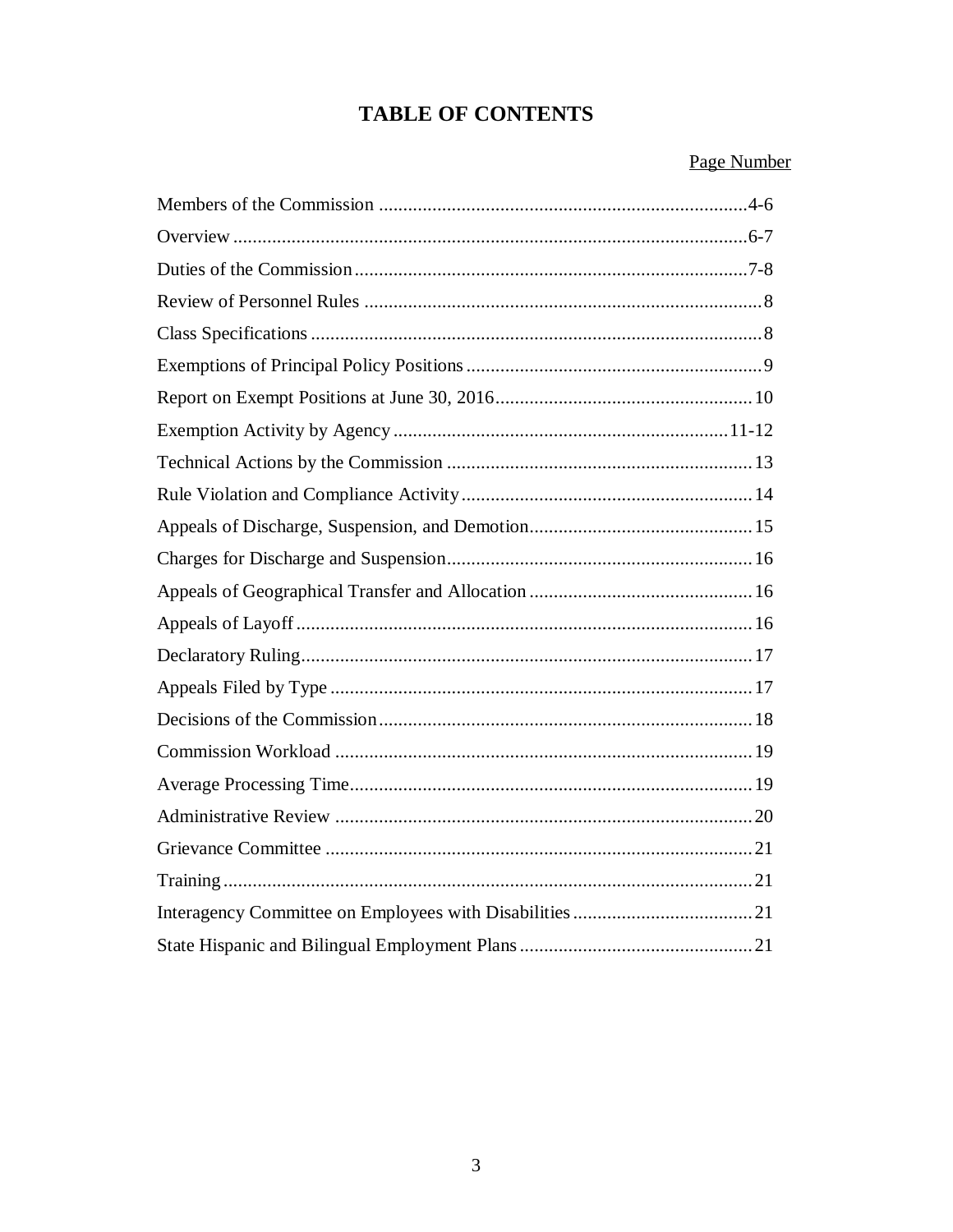#### **MEMBERS OF THE COMMISSION**

The members of the Civil Service Commission are appointed for a period of six years.

| Name                                      | Term Expires  |
|-------------------------------------------|---------------|
| William A. Schroeder, Chairman (deceased) | March 1, 2021 |
| Anita M. Cummings, Commissioner           | March 1, 2017 |
| G.A. Finch, Commissioner                  | March 1, 2019 |
| Susan Moylan Krey, Commissioner           | March 1, 2017 |
| Casey Urlacher, Commissioner              | March 1, 2017 |

#### **William A. Schroeder**

William A. Schroeder has been a Professor of Law at Southern Illinois University since 1984 focusing on Criminal Procedure and Evidence. Although now retired, he continues to teach one course a semester. His administrative responsibilities have included service on the Admissions, Readmissions, and Appointments Committees (where he made determinations as to the relative merits of law school applicants/students) as well as a number of other quasi-personnel functions. Prior to that time he was an Associate Professor at the University of Alabama and a Visiting Professor at the University of Missouri. From time to time he has taught as a Visiting Professor at Washington University in St. Louis. In the fall semester of 2004, Professor Schroeder was a Fulbright Scholar and taught law in Lithuania.

Professor Schroeder was born in Chicago and attended the University of Illinois at Urbana-Champaign where he earned his undergraduate and law degrees. After graduation he taught as an Instructor at Boston College Law School and worked in private practice and as a prosecutor. While out east, he attended Harvard Law School, where he received an LL.M. Professor Schroeder is a member of the Illinois, Missouri, Kentucky, and Massachusetts bars.

Professor Schroeder is the author of numerous books and articles, including the Courtroom Handbook on Illinois Evidence. He is also the Reporter for the Illinois Judicial Benchbook on Evidence, published by the Illinois Supreme Court. His articles and books have been cited and quoted numerous times, including by the United States Supreme Court.

#### **Anita M. Cummings**

Anita M. Cummings is the owner of A M Consulting, Inc. an independent consulting practice specializing in professional management assistance since 1984. While her present work concentrates on economic development projects, her career began in the area of human resources. In that capacity, she coordinated and implemented the recruiting, testing, and staffing of Midway Airlines' first 350 employees, as well as the start-up of several other Airlines based at the growing Midway Airport, continuously focusing on personnel issues.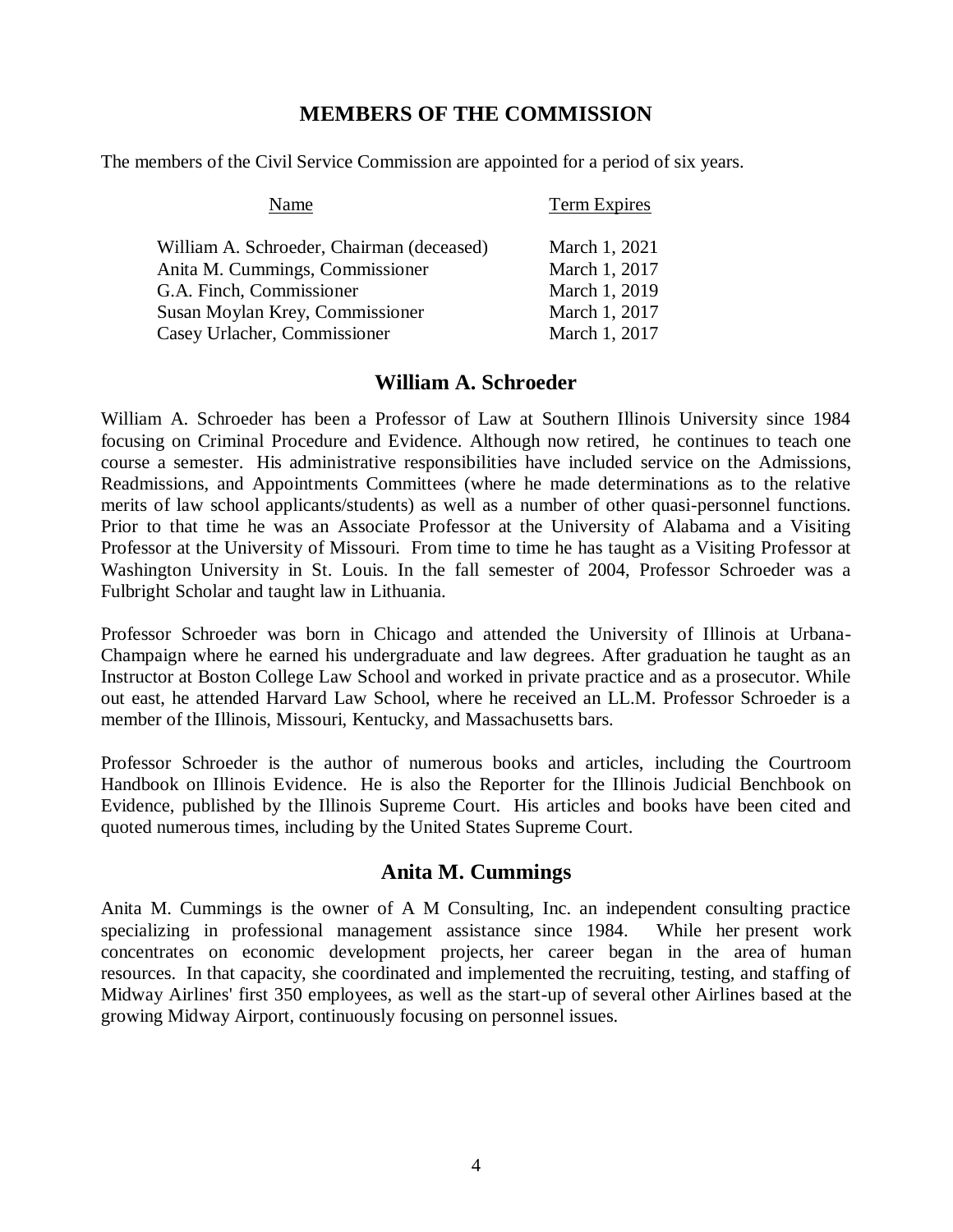Ms. Cummings was a Commissioner of the Chicago Park District for almost ten years, serving as the Chair of its Personnel Committee. Other prior significant Board appointments include: Metropolitan Pier and Exposition Authority, Interim Board; Southwest Home Equity Assurance Program, Chairman of the Board and Personnel Committee Chair; Midway Airport Terminal Development Program (Community Hiring Initiative Board); Neighborspace, Board of Directors.

Ms. Cummings has held numerous leadership positions in the Southwest community. As a founder of the United Business Association of Midway, she has promoted economic growth and job development in the Midway Airport area since 1979. She is presently the Executive Director of the United Business Association of Midway and a past Executive Director of the Chicago/Midway-Clearing Main Street project. Currently, she serves as a Southwest side "Thought Leader" for the City of Chicago's Treasurer's Office. Ms. Cummings is a graduate of DePaul University, a former Chicago Public school teacher, and a longtime resident of the southwest side of Chicago.

#### **G.A. Finch**

G. A. Finch, a business, employment and real estate attorney, is a Partner at Hoogendoorn & Talbot LLP and resides in Chicago. His public service encompasses Chair of the Cook County Employee Appeals Board, Chief of Staff to the Cook County Board President, Chicago Housing Authority General Counsel, City of Chicago Deputy Planning Commissioner, Illinois Human Rights Commissioner, and Member of the Illinois Agricultural Export Advisory Committee.

His honors have included Leadership Greater Chicago Fellow, Salzburg Global Seminar Fellow, Chicago Jaycees Ten Outstanding Young Citizens Award, Chicago Commission on Human Relations Wright Award, Cook County Bar Association Platt Award, and Chicago Bar Foundation Distinguished Service Award among others.

A civic leader, he previously served as President of the Board of Advisors of St. Joseph Seminary of Loyola University, Chair of Decatur Classical Local School Council, and Secretary of the Editorial Board of the *Illinois Bar Journal.* He is a Life Member of the Association for the Study of African American Life & History.

#### **Susan Moylan Krey**

Susan Moylan Krey was born in Chicago and attended Northeastern Illinois University. Attending Oakton Community College to obtain her real estate license, she has been a Realtor/Broker since 1989. She was elected Maine Township Collector in 2005, appointed Maine Township Trustee in 2007, and elected Township Trustee in 2009 and again in 2013. She was appointed as Maine Township Assessor in May 2014. From 2009 through 2013 she has served on the Des Plaines Library Board of Trustees as Vice-President. While in these positions, Susan has participated in numerous personnel matters impacting public employees.

Active in the community, Susan has been the Coordinator for her Township's National Night Out Against Crime and a liaison to the Township's Neighborhood Watch. She helped establish the Sgt. Karen Ladar Memorial Good Citizen Award in 2010. Along with her husband, Kevin, she now resides in Des Plaines. They have five children and thirteen grandchildren, all of whom live in the State of Illinois.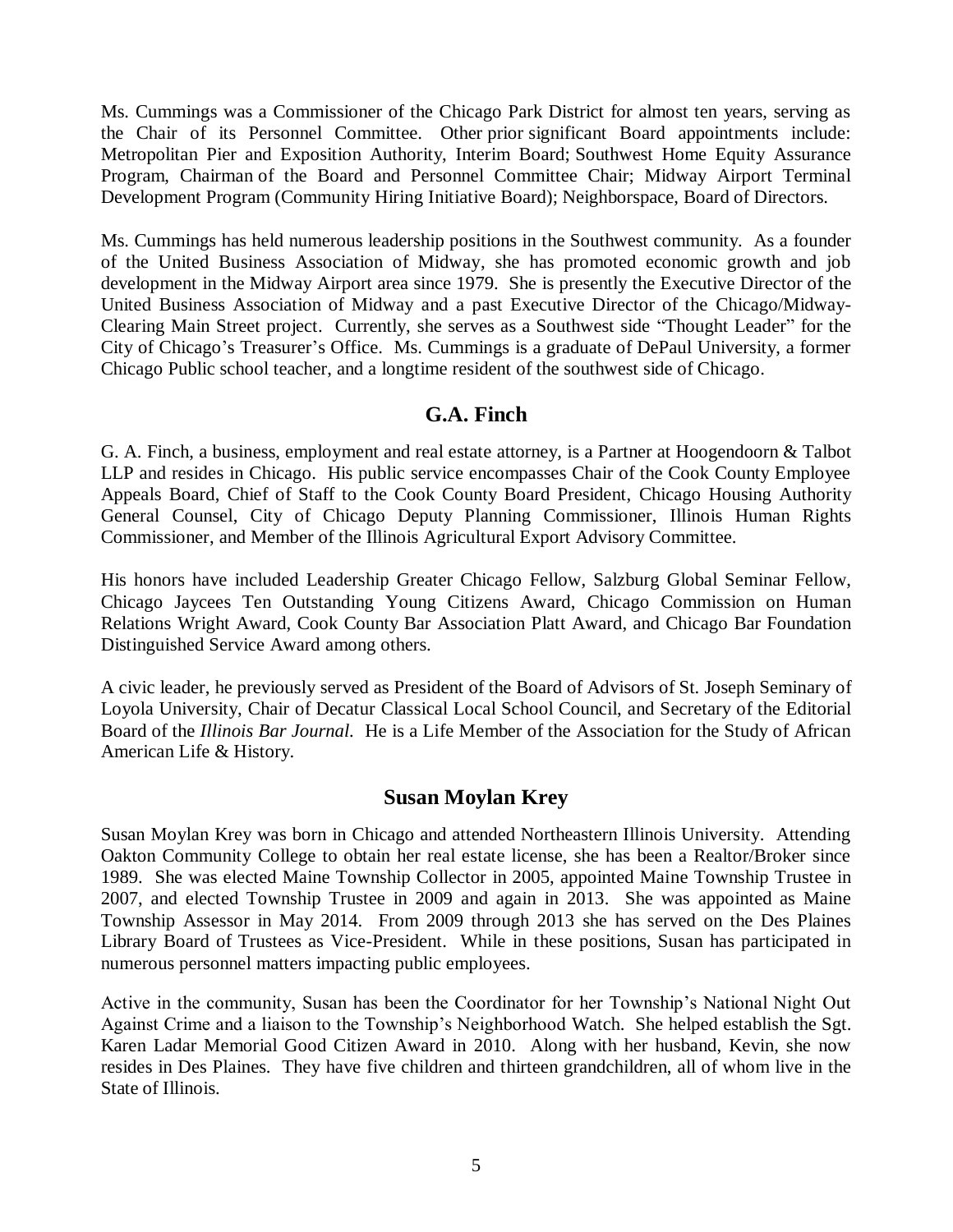## **Casey Urlacher**

Casey Urlacher was born in the State of Washington but spent most of his childhood in New Mexico. He attended New Mexico Military Institute where he began his collegiate football career. He later transferred to Lake Forest College where he earned a Bachelor of Arts in Economics and Business. In 2013 Lake Forest College elected Casey to its Sports Hall of Fame for his athletic success and co-curricular activities.

After graduating from Lake Forest College, Casey was a professional football player from 2003 to 2006. He played for the NFL Chicago Bears as well as a number of other professional teams. Upon retiring from football in 2006, he became a successful businessman in excavating/construction, real estate, restaurants and nightclubs. In 2013 Casey was elected Mayor of Mettawa, Illinois, where he has lived for the past ten years. As a result of these ventures, he came to understand how a meritbased workforce is essential to the success of both private and public enterprises.

Casey is actively involved in many charity and community organizations including the Lake County Chamber of Commerce, Preservation Foundation of the Lake County Forest Preserve, and St. Jude Children's Research Hospital. He is a member of the Citizens Utility Board and an Illinois Sierra Club Supporter.

#### **OVERVIEW**

The Civil Service Commission began and ended the year without an approved budget. The Commission had requested a \$379,000 appropriation, same as in the previous two fiscal years. Despite the lack of an appropriation, the Commission was able to operate by virtue of a court order covering employee salaries and simply deferring all other expenditures. At the end of the fiscal year, the Commission had personal services expenditures of \$245,701 and accumulated \$75,147 in unpaid operational expenses. This does not take into account any Prompt Payment Interest due vendors for the unpaid expenses.

William A. Schroeder was appointed as Commissioner on September 14, 2015 to a term expiring on March 1, 2019. Later that year Chairman Fredrick H. Bates announced he received a judicial appointment and resigned his position effective December 11, 2015. G.A. Finch was then appointed as Commissioner on April 11, 2016 to a term expiring on March 1, 2021 while Commissioner Schroeder was designated as Chairman effective that same day. Sadly, Chairman Schroeder passed away just prior to the completion of this Annual Report.

After meeting with the Governor's Office of Management and Budget in early 2016, the Commission commenced a reorganization which would allow it to develop and implement an exemption monitoring program. The need for this program was first raised in a Recommendation from the Auditor General in its 2010 Management Audit of Exemptions Granted by the Civil Service Commission. This would be the last of six Recommendations to be implemented by the Commission. In accordance with this reorganization, a new position of Exemption Monitor and Human Resources Manager was created. To accommodate this new program without increasing headcount, all existing position descriptions were revamped and clarified. This allowed the existing fiscal officer position to be abolished. Jane Ryan was hired to fill the new Exemption Monitor and Human Resources Manager on June 1, 2016. It is anticipated that the exemption monitoring program will be up and running in the latter part of the next fiscal year.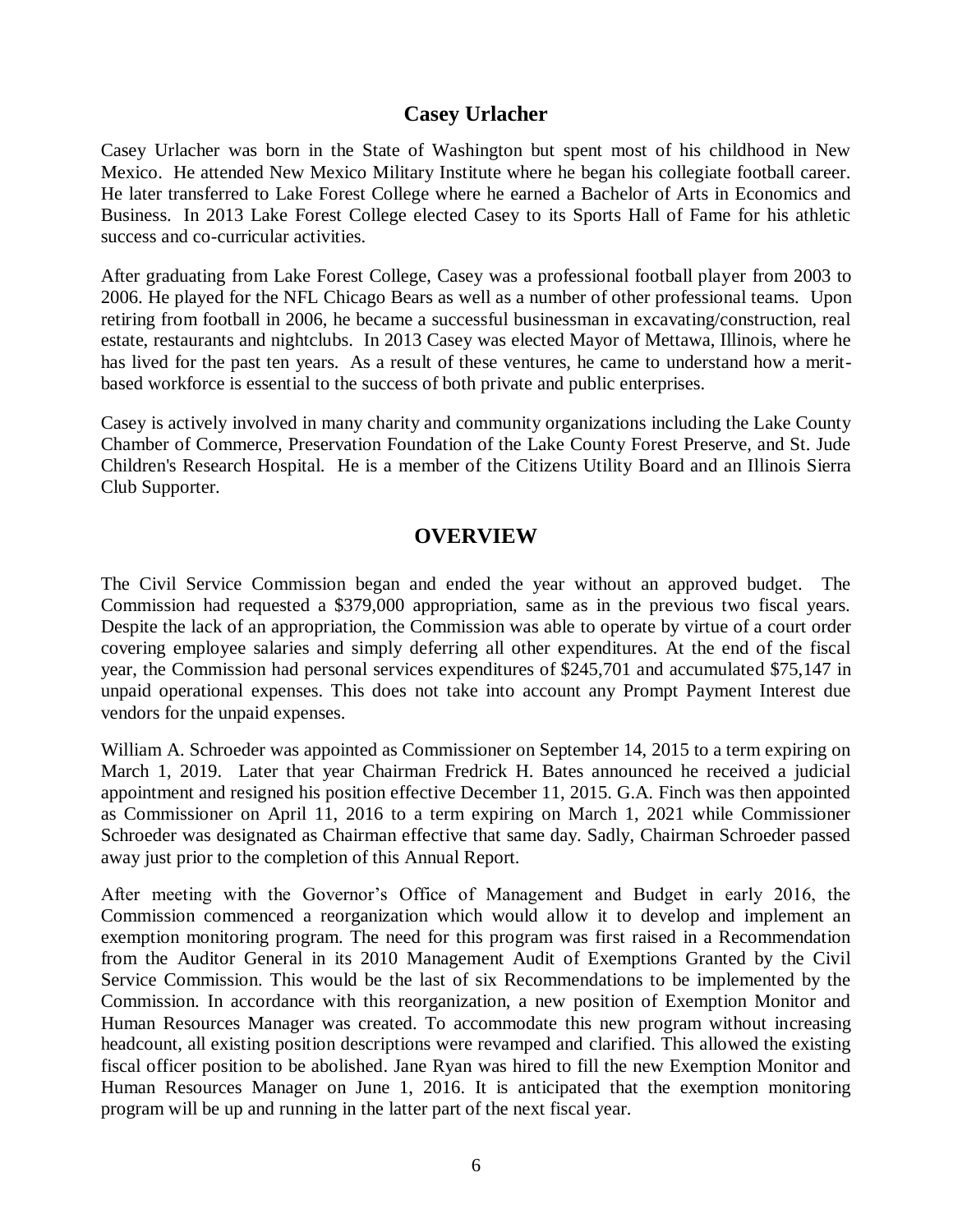The Auditor General conducted its bi-annual compliance audit for fiscal years 2014 and 2015. The report identified two significant deficiencies in internal controls. Both findings were directly related to the extended vacancy of the fiscal officer position and should be remedied with the above reorganization. The audit also included a follow-up from the Auditor General's Management Audit of Exemptions released in 2010. The follow-up referenced the remaining unimplemented recommendation that the Commission should work with Central Management Services to monitor the use of principal policy exempt positions. The reorganization and hiring of the Exemption Monitor and Human Resources Manager should suffice to satisfy this last Recommendation.

Prior to his departure Chairman Bates expressed a concern that members of the General Assembly were not adequately advised of the role the Civil Service Commission plays in the administration of State government. To remedy that, a short explanatory memorandum was prepared and sent to all Representatives and Senators on October 9, 2015.

The Commission staff and Commissioners participated in the annual SECA (State and University Employees Combined Appeal) drive for charitable giving. The Commission again won the Division 8 title for the 2015 campaign for the largest percentage of participation in small agencies as well as an Exceptional Giving award for exceeding the previous year's donations.

## **DUTIES OF THE COMMISSION**

Guided by merit philosophy, the members of the Commission and its staff carry out the following statutory responsibilities:

- 1. To approve or disapprove personnel rules or their amendments promulgated and submitted by the Director of Central Management Services.
- 2. To approve the classification plan submitted by the Director of Central Management Services, and approve proposals for new or amended class specifications and for the abolition of existing classes under the classification plan.
- 3. Upon recommendation of the Director of Central Management Services, the Commission approves the exemption from Jurisdiction B of those positions which in its judgment bear principal administrative responsibility for the determination or implementation of policy. The Commission monitors the use of these positions to ensure their continued eligibility for exemption.
- 4. Upon identification of instances of noncompliance, the Commission is responsible for ensuring the enforcement of the Personnel Code and Rules through the issuance of directives for compliance.
- 5. For certified employees who are discharged, suspended for more than 30 days in a twelvemonth period, or demoted, the Commission hears and determines the written charges and renders decisions which are binding upon the employing agency.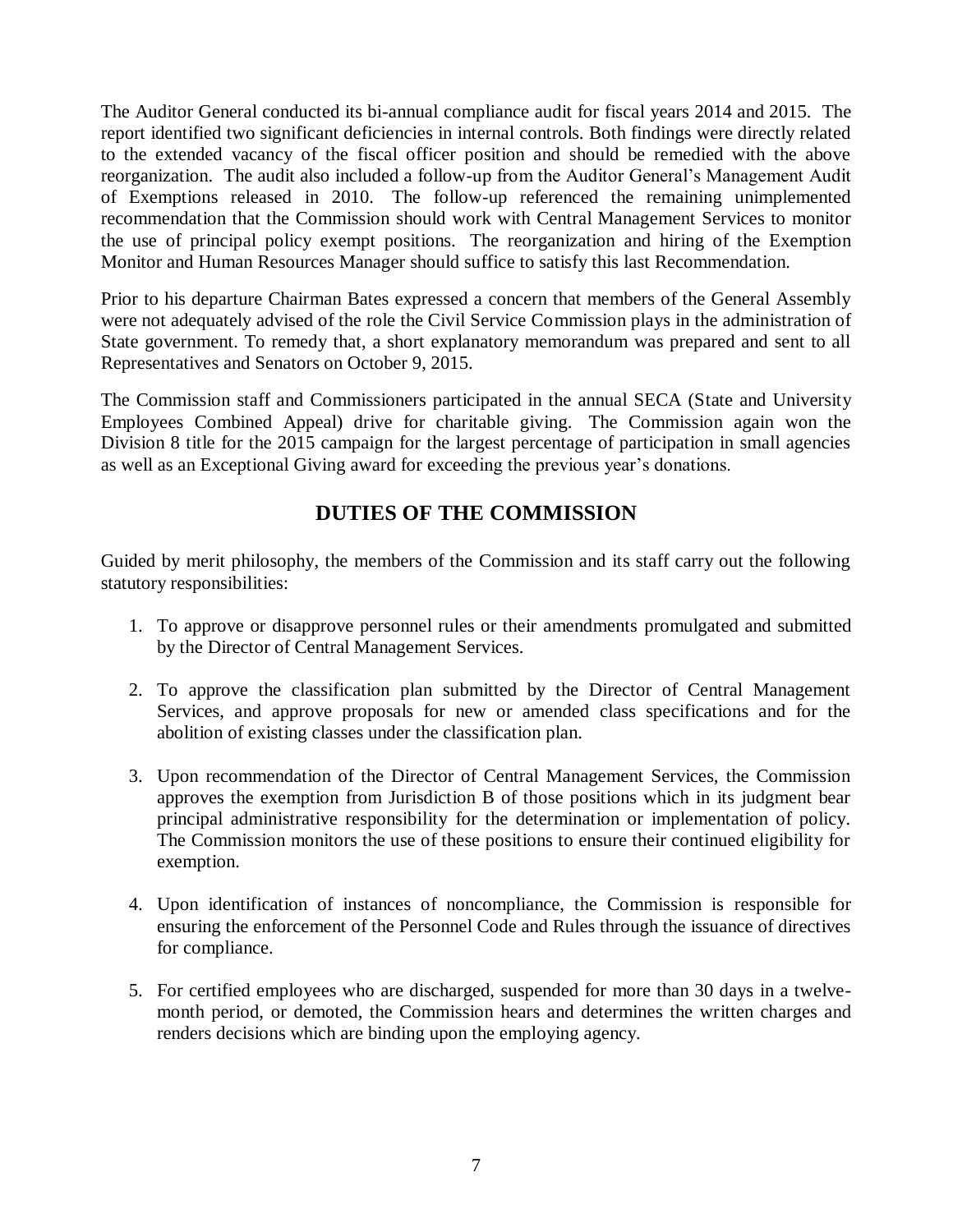- 6. The Commission hears appeals by certified employees who are involuntarily transferred from one geographical area to another, or who question the allocation of their position under the classification plan.
- 7. The Commission hears or conducts an investigation of layoff appeals by certified employees where the basis of the appeal is that provisions of the Personnel Code or Rules have been violated.

During fiscal year 2016, the Commission was active in these areas as the following detailed report indicates.

## **(1) REVIEW OF PERSONNEL RULES**

The drafters of the Personnel Code envisioned broad enabling statutes giving the Director of Central Management Services extensive discretion to implement the provisions of the Code through the promulgation of rules. As a check and balance to this power, the Director is to submit proposed rules and/or amendments to the Commission, and the Commission has the authority to disapprove them. During fiscal year 2016, the Director of Central Management Services submitted the following amendment to the Personnel Rules:

> Section 305.310 Extending Jurisdiction A, B, and C to Sign Hanger and Sign Hanger Foreman positions in the Illinois Department of Transportation.

A change in the agenda format was made to ensure that any submitted amendment receives the Commission's consideration and is not inadvertently approved by operation of law.

## **(2) CLASS SPECIFICATIONS**

A sound system of position classification is essential to carry out the objectives of a merit personnel system. The classification plan establishes the basis for ensuring that employees performing work of the same nature, level of difficulty and complexity are paid within the same salary range, dependent on length of service and excellence of performance. The specifications further set forth the legal requirements for selection of those who desire to enter state service and the promotion of present employees who seek advancement within the career system. So that personnel decisions can be based upon the factual basis of existing assignments, the position classification system identifies the duties performed and responsibilities assigned by individual employees.

The Commission has the responsibility of approving all amendments to the classification plan including class specifications. During fiscal year 2016, the Commission reviewed and acted on 28 amendments to the classification plan.

| New classes approved       | 13             |
|----------------------------|----------------|
| Revised classes approved   | 11             |
| Abolished classes approved | $\overline{4}$ |
|                            | 28             |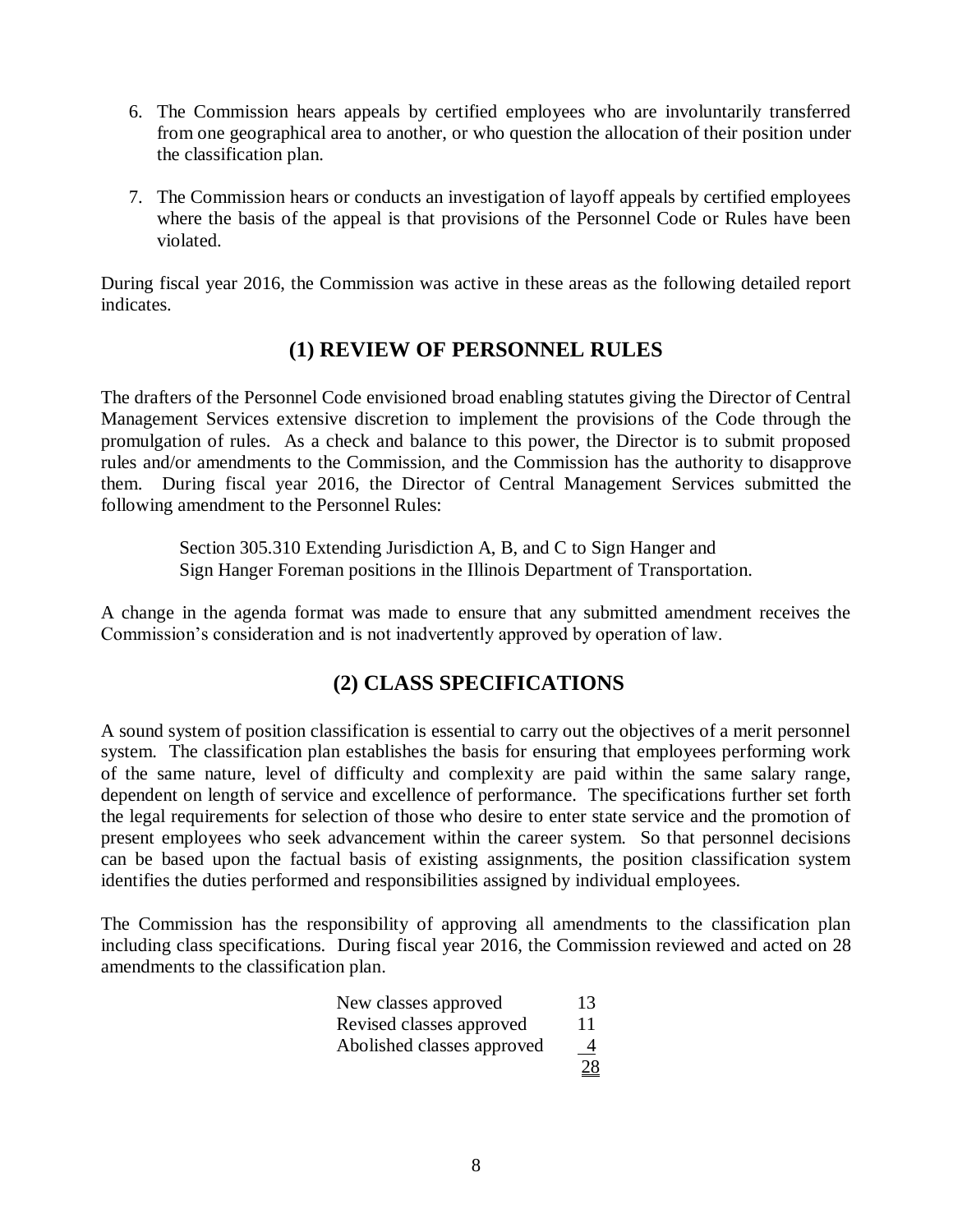## **(3) EXEMPTIONS OF PRINCIPAL POLICY POSITIONS**

A long-standing significant issue in merit systems is the determination of those positions which should be subject to appointment and dismissal at the discretion of the administration. In the Personnel Code, the legislature specifically provided for most major exemptions, such as those for all positions in the legislative and judicial branches, of directors and assistant directors of executive agencies, and of members of boards and commissions. In positions below the director, assistant director, board or commission level, the legislature chose to grant the Director of Central Management Services and the Civil Service Commission joint authority to exempt positions from Jurisdiction B of the Personnel Code. Under this provision, agencies request and the Director of Central Management Services issues a recommendation as to whether positions that bear principal administrative responsibility for the determination of policy or principal responsibility for the implementation of policy should be exempted. This recommendation is then submitted to the Civil Service Commission for approval. The impact upon the merit system of decisions made with respect to the exemption of positions from these provisions of the Personnel Code is obvious.

The Commission acts by approving or denying exemption requests recommended by the Director. Clarifications of these positions are evaluated to ensure that only positions that continue to qualify for exemption remain exempt. The Commission received a total of 76 exemption requests in fiscal year 2016. Of those, 49 were granted exemption (11 of the 49 were granted for a term ranging from three months to three years) and 27 were withdrawn.

There were a total of 35 4d(3) exempt positions that were considered for rescission of exemption for various reasons, including extended vacancies. Of those 35 positions, 26 had their exemptions rescinded and nine of the proposed rescissions were denied (not rescinded).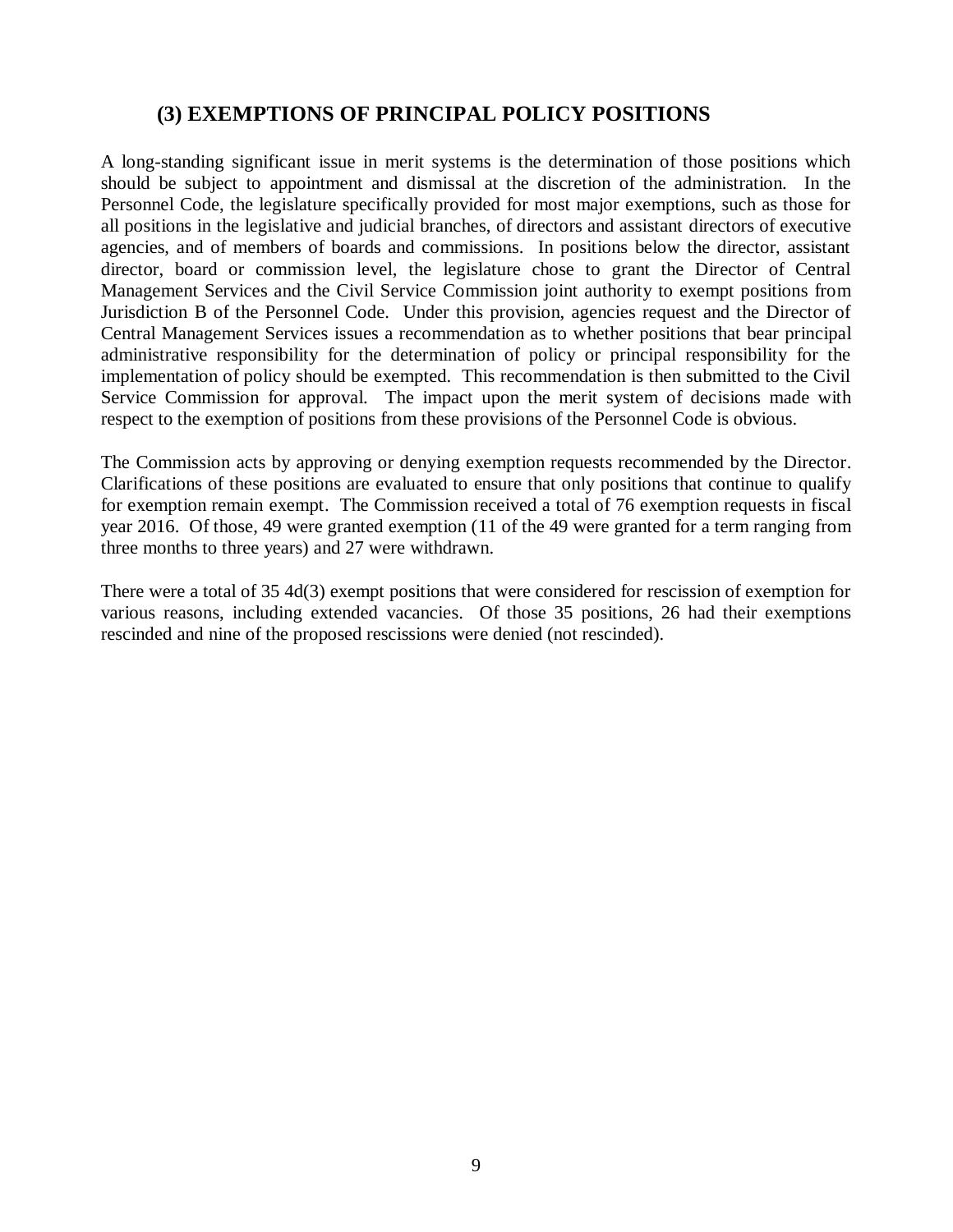## REPORT ON EXEMPT POSITIONS AT JUNE 30, 2016<sup>1</sup>

| <u>Agency</u> | Total<br><b>Employees</b> | Number of Exempt<br>Positions |
|---------------|---------------------------|-------------------------------|
|               |                           |                               |
|               |                           |                               |
|               |                           |                               |
|               |                           |                               |
|               |                           |                               |
|               |                           |                               |
|               |                           |                               |
|               |                           |                               |
|               |                           |                               |
|               |                           |                               |
|               |                           |                               |
|               |                           |                               |
|               |                           |                               |
|               |                           |                               |
|               |                           |                               |
|               |                           |                               |
|               |                           |                               |
|               |                           |                               |
|               |                           |                               |
|               |                           |                               |
|               |                           |                               |
|               |                           |                               |
|               |                           |                               |
|               |                           |                               |
|               |                           |                               |
|               |                           |                               |
|               |                           |                               |
|               |                           |                               |
|               |                           |                               |
|               |                           |                               |
|               |                           |                               |
|               |                           |                               |
|               |                           |                               |
|               |                           |                               |
|               |                           |                               |
|               |                           |                               |
|               |                           |                               |
|               |                           |                               |
|               |                           |                               |
|               |                           |                               |
|               |                           |                               |
|               |                           |                               |
|               |                           |                               |
|               |                           |                               |
|               |                           |                               |
|               |                           |                               |
|               |                           |                               |
|               |                           |                               |
|               |                           |                               |
|               |                           |                               |
|               |                           |                               |
|               |                           |                               |

<sup>&</sup>lt;sup>1</sup> This report is generated by the Illinois Department of Central Management Services.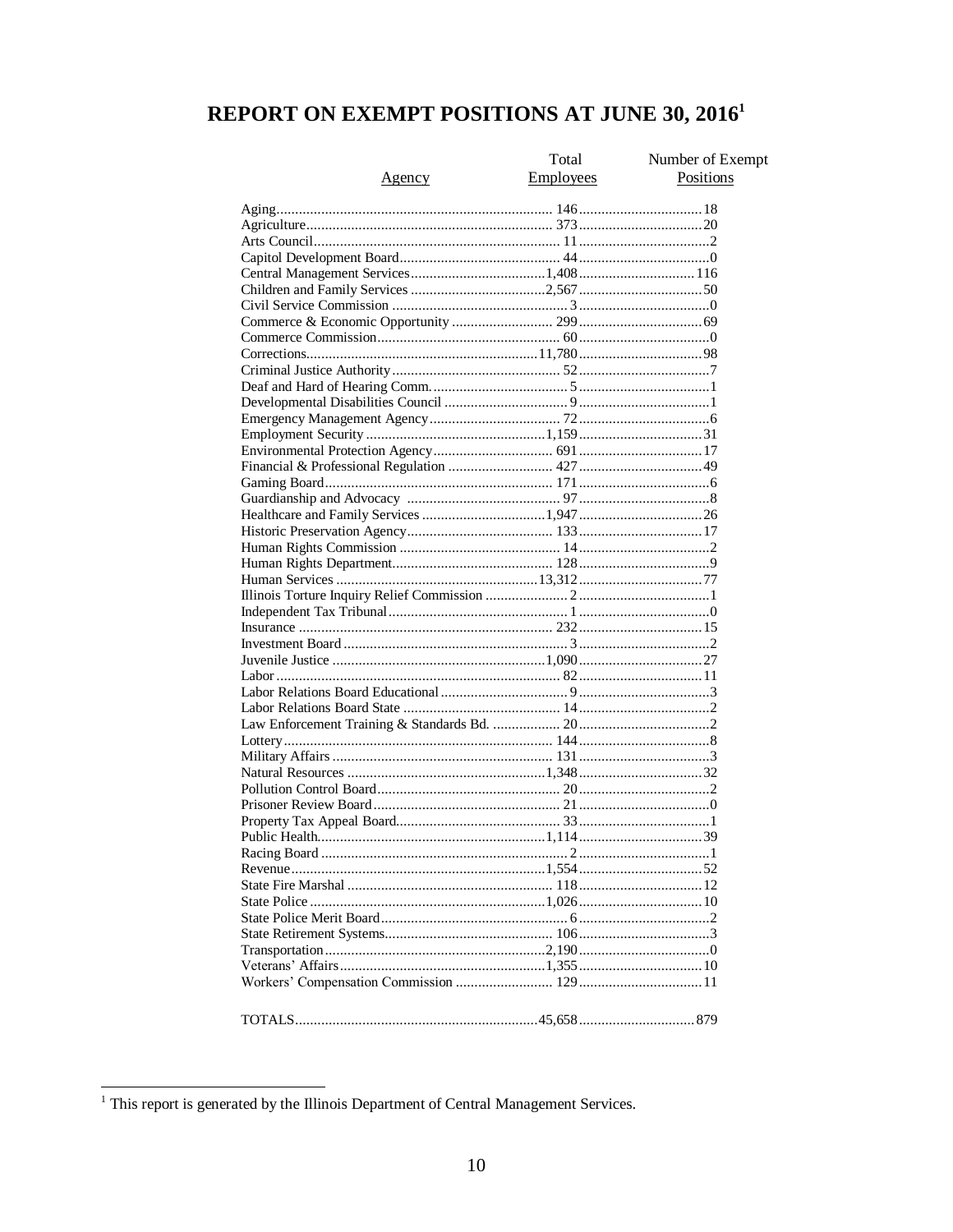## **EXEMPTION ACTIVITY BY AGENCY**

| Department on Aging                      | 1 exemption request withdrawn                                                                                                                         |
|------------------------------------------|-------------------------------------------------------------------------------------------------------------------------------------------------------|
| Agriculture                              | 1 exempt position abolished<br>1 exemption granted                                                                                                    |
| <b>Central Management Services</b>       | 4 exempt positions abolished<br>11 exemptions granted<br>14 exemption requests withdrawn<br>17 exemptions rescinded<br>2 exemption rescissions denied |
| <b>Children and Family Services</b>      | 3 exempt positions abolished<br>5 exemptions granted<br>4 exemption requests withdrawn<br>1 exemption rescinded                                       |
| Commerce and Economic Opportunity        | 1 exemption request granted<br>1 exemption request withdrawn<br>1 exemption rescinded<br>1 exemption rescission denied                                |
| Corrections                              | 5 exemption requests withdrawn<br>2 exemption rescissions denied                                                                                      |
| Criminal Justice Information Authority   | 1 exemption granted                                                                                                                                   |
| <b>Educational Labor Relations Board</b> | 1 exemption granted                                                                                                                                   |
| <b>Employment Security</b>               | 1 exemption granted                                                                                                                                   |
| <b>Environmental Protection</b>          | 1 exemption rescinded                                                                                                                                 |
| <b>Historic Preservation Agency</b>      | 3 exemptions granted                                                                                                                                  |
| <b>Human Services</b>                    | 3 exemptions granted<br>1 exemption request withdrawn<br>2 exemptions rescinded<br>1 exemption rescission denied                                      |
| Innovation and Technology (DoIT)         | 10 exemptions granted                                                                                                                                 |
| Insurance                                | 1 exemption granted<br>1 exemption request withdrawn                                                                                                  |
| Juvenile Justice                         | 2 exemptions granted                                                                                                                                  |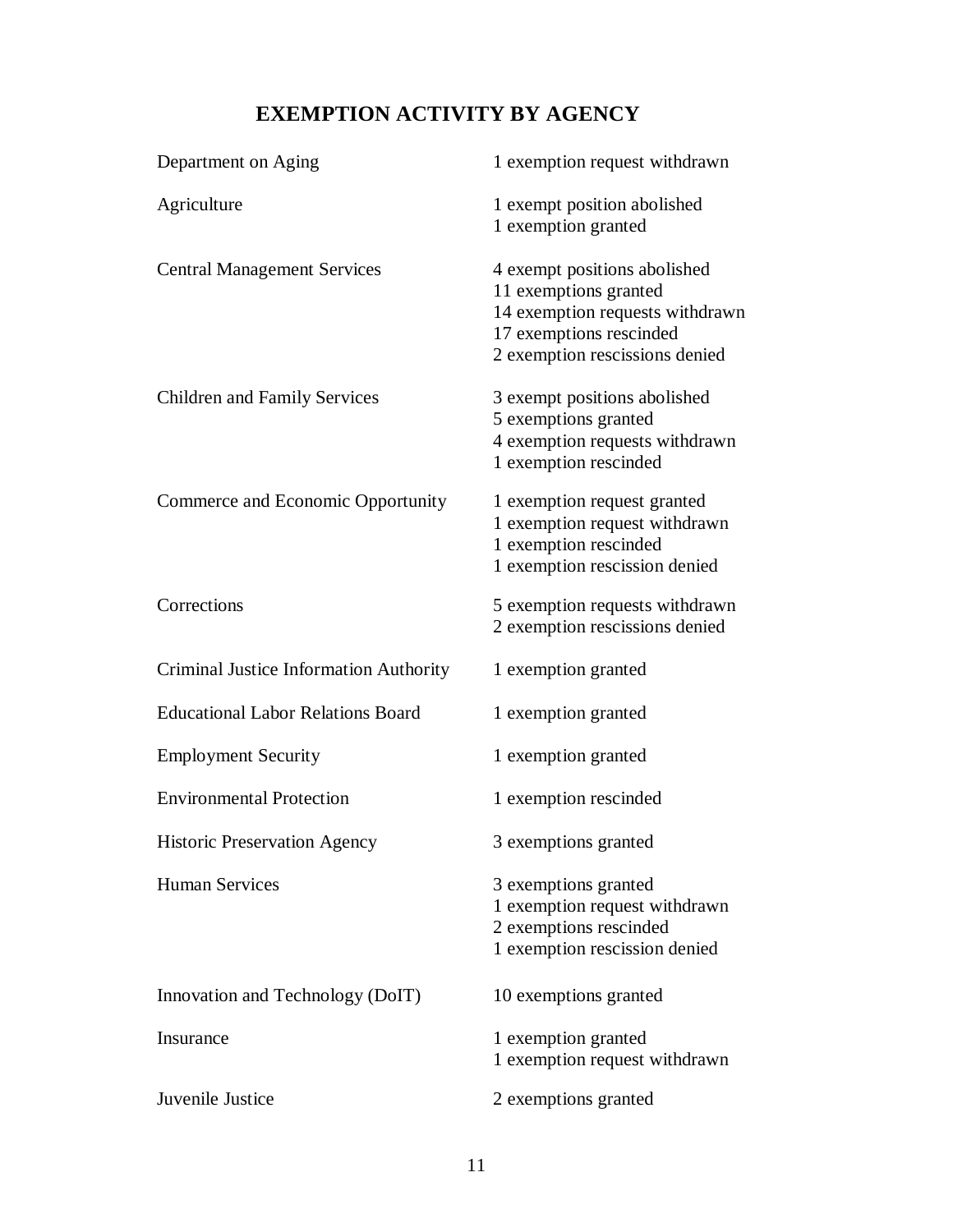| Lottery                             | 2 exemptions granted                                                                                             |
|-------------------------------------|------------------------------------------------------------------------------------------------------------------|
| <b>Natural Resources</b>            | 1 exemption granted                                                                                              |
| <b>Public Health</b>                | 2 exemptions rescinded                                                                                           |
| Revenue                             | 2 exempt positions abolished<br>3 exemptions granted<br>2 exemptions rescinded<br>2 exemption rescissions denied |
| <b>State Police</b>                 | 1 exemption granted                                                                                              |
| Torture Inquiry & Relief Commission | 1 exemption granted                                                                                              |
| Veterans' Affairs                   | 1 exemption granted                                                                                              |
| Workers' Compensation Commission    | 1 exemption rescission denied                                                                                    |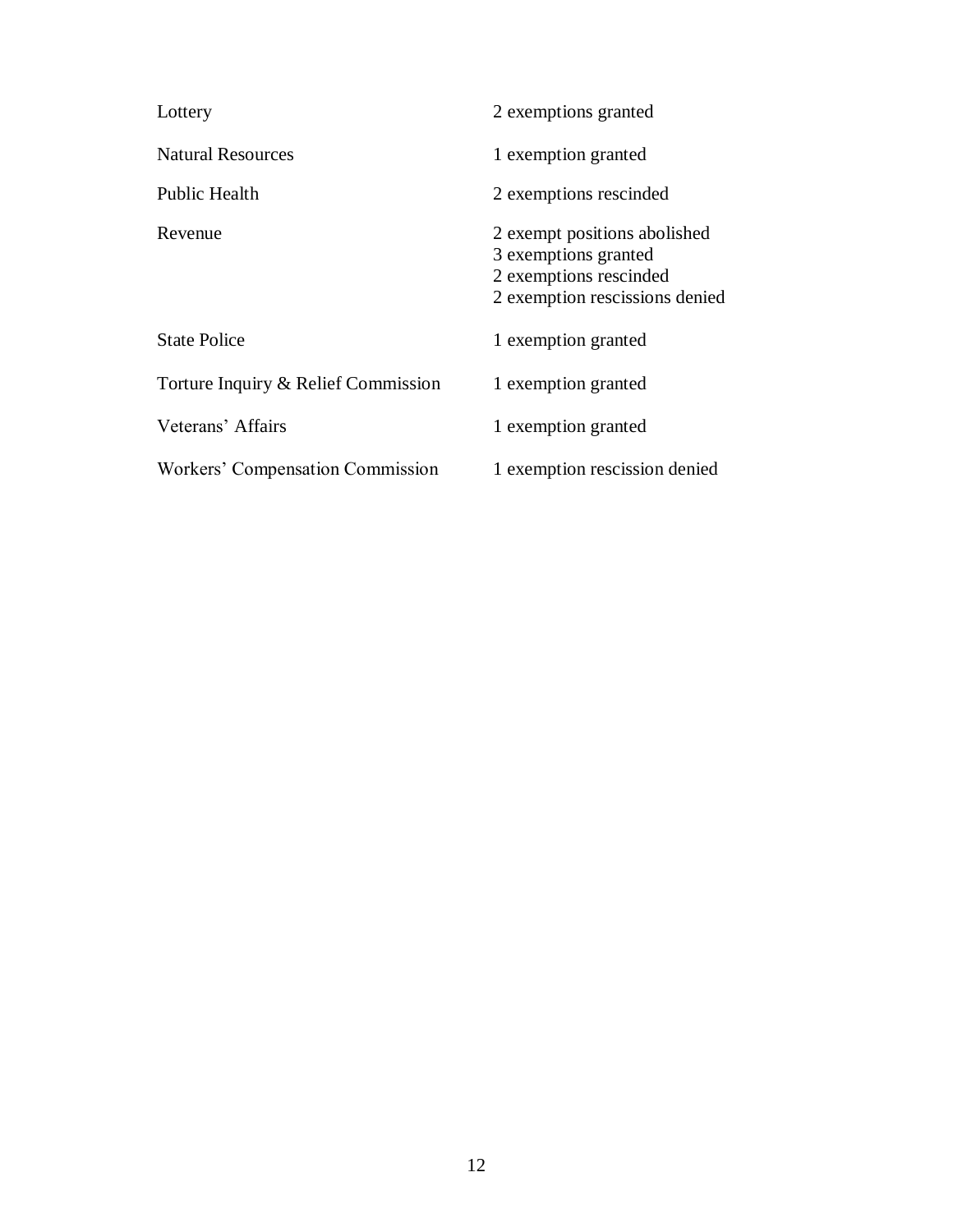## **TECHNICAL ACTIONS BY THE COMMISSION**

|                                              | FY 12          | FY 13       | FY 14     | <b>FY 15</b>   | <b>FY 16</b> |
|----------------------------------------------|----------------|-------------|-----------|----------------|--------------|
| <b>Class Specifications</b>                  |                |             |           |                |              |
| <b>Revisions or New Classes Not Approved</b> | $\overline{0}$ | $\theta$    | 1         | $\Omega$       | $\Omega$     |
| New Classes Approved                         | 10             | 8           | 10        | 31             | 13           |
| <b>Revised Classes Approved</b>              | 7              | 16          | 15        | 87             | 11           |
| Abolished Classes Approved                   | $\overline{2}$ | 4           | $\theta$  | 4              | 4            |
| <b>TOTALS</b>                                | <u> 19</u>     | <u>28</u>   | 26        | <u> 122</u>    | 28           |
| 4d(3) Exemptions                             |                |             |           |                |              |
| <b>Exemption Requests Granted</b>            | 40             | 55          | 39        | 27             | 49           |
| <b>Exemption Requests Denied</b>             | $\overline{2}$ | 7           | 2         | 3              | $\Omega$     |
| <b>Exemption Requests Withdrawn</b>          | $\overline{4}$ | 13          | 6         | 5              | 27           |
| <b>Exemptions Rescinded</b>                  | 12             | 19          | 22        | $\overline{2}$ | 26           |
| <b>Exemption Rescissions Denied</b>          | 39             | 35          | 20        | 9              | 9            |
| <b>Exempt Positions Abolished</b>            | 20             | 3           | 9         | $\overline{2}$ | 10           |
| <b>TOTALS</b>                                | <u>117</u>     | <u>132</u>  | 98        | 48             | <u> 121</u>  |
|                                              | <u> 136</u>    | <u> 160</u> | <u>24</u> | 170            | <u> 149</u>  |

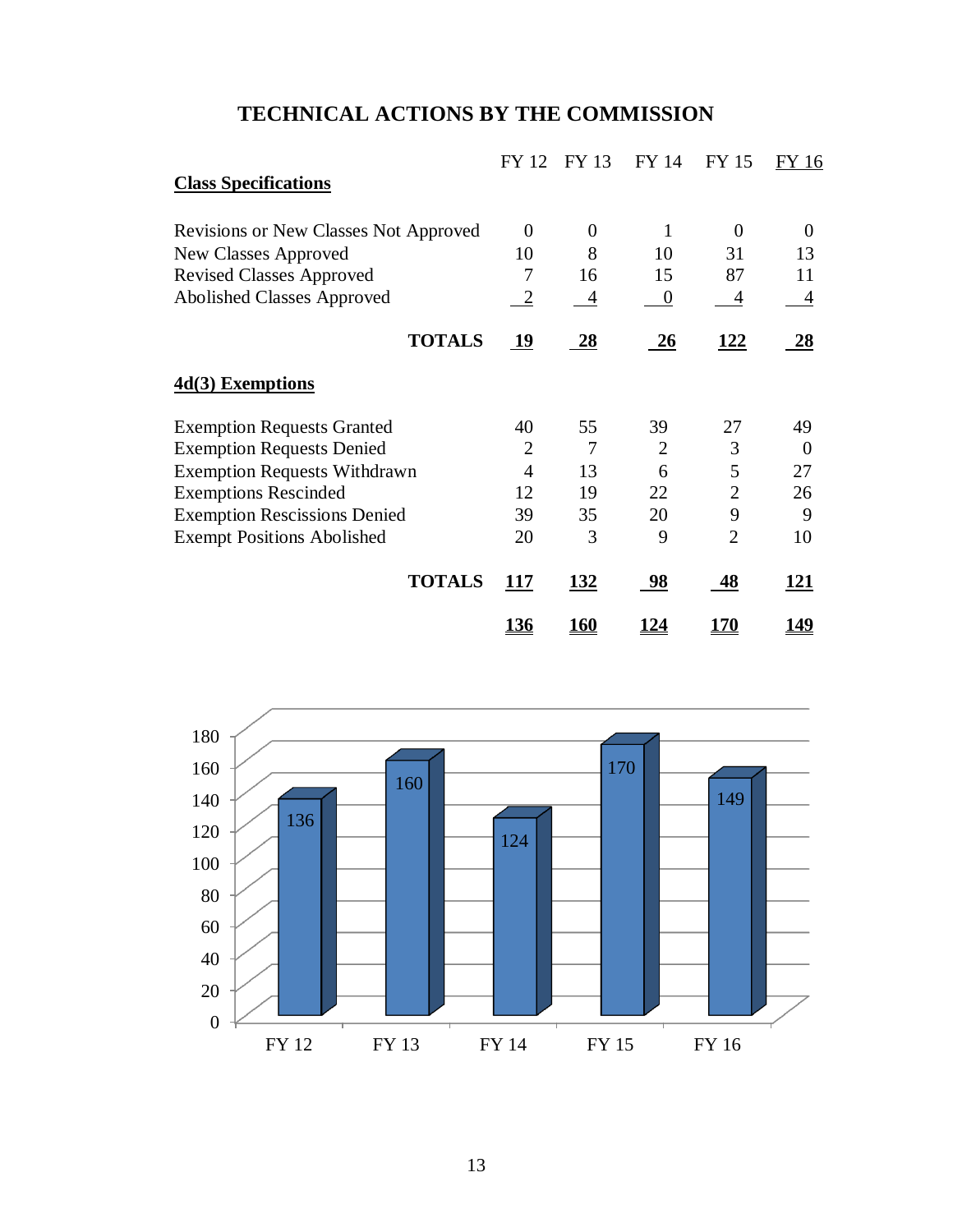## **(4) RULE VIOLATION AND COMPLIANCE ACTIVITY**

A merit system can only be as effective as the people who administer it will permit. Recognizing that pressures exist to circumvent the merit system and to provide a bulwark against the erosion of merit system standards, the legislature placed in the Civil Service Commission the responsibility for ensuring that personnel activities are carried out in compliance with the Personnel Code and Personnel Rules along with the authority to direct compliance where it finds violations.

In carrying out this mandate, the Commission investigates all allegations of noncompliance furnished to the Commission or brought to the attention of its staff to determine whether there was a violation of the statute and/or its implementing rules. There were three rule violation appeals filed and two decisions rendered on appeals of Personnel Code and/or Rule Violation allegations in fiscal year 2016. One decision resulted in a finding of a violation and the second was dismissed for no jurisdiction as the employee had previously filed a grievance on the same issue. There were two rule violation appeals pending at June 30, 2016.

The Personnel Code also provides for appointments to state service in accordance with the principle of merit and fitness which is determined by the use of examination methods in areas of education, experience, cultural knowledge, capacity, knowledge, manual skill, linguistic ability, character, physical fitness, and psychological fitness. There are occasions where examinations are not feasible so in order to provide flexibility, the Code provides for three types of appointments which can be made without formal competitive examination. They are emergency, temporary, and provisional appointments, all of which are limited by the Personnel Code.

Emergency appointments shall not exceed 60 days, shall not be renewed and may be made without regard to an eligible list. Notices of selections and terminations shall be reported immediately to the Director of Central Management Services. Temporary appointments may be utilized by persons in positions to perform temporary or seasonal work. No position shall be filled by temporary appointment for more than six months out of any twelve-month period. Provisional appointments may be utilized by persons in positions when there is no appropriate eligible list available. No positions shall be filled by provisional appointment for more than six months out of any twelve month period. The following are the numbers of consecutive non-merit appointments reported by the Commission in the monthly minutes. The Commission's monthly Minutes provide the number by agency.

| July      | 63 | January  | 31 |
|-----------|----|----------|----|
| August    | 88 | February | 45 |
| September | 86 | March    | 42 |
| October   | 43 | April    | 65 |
| November  | 35 | May      | 82 |
| December  | 47 | June     | 85 |

The incumbents have been appointed to temporary appointments for more than six months in a twelve-month period or have received a number of non-merit appointments. Although these appointments are not in violation of the Personnel Code or Rules, they are reported by Central Management Services for the information of the members of the Commission for purposes of monitoring.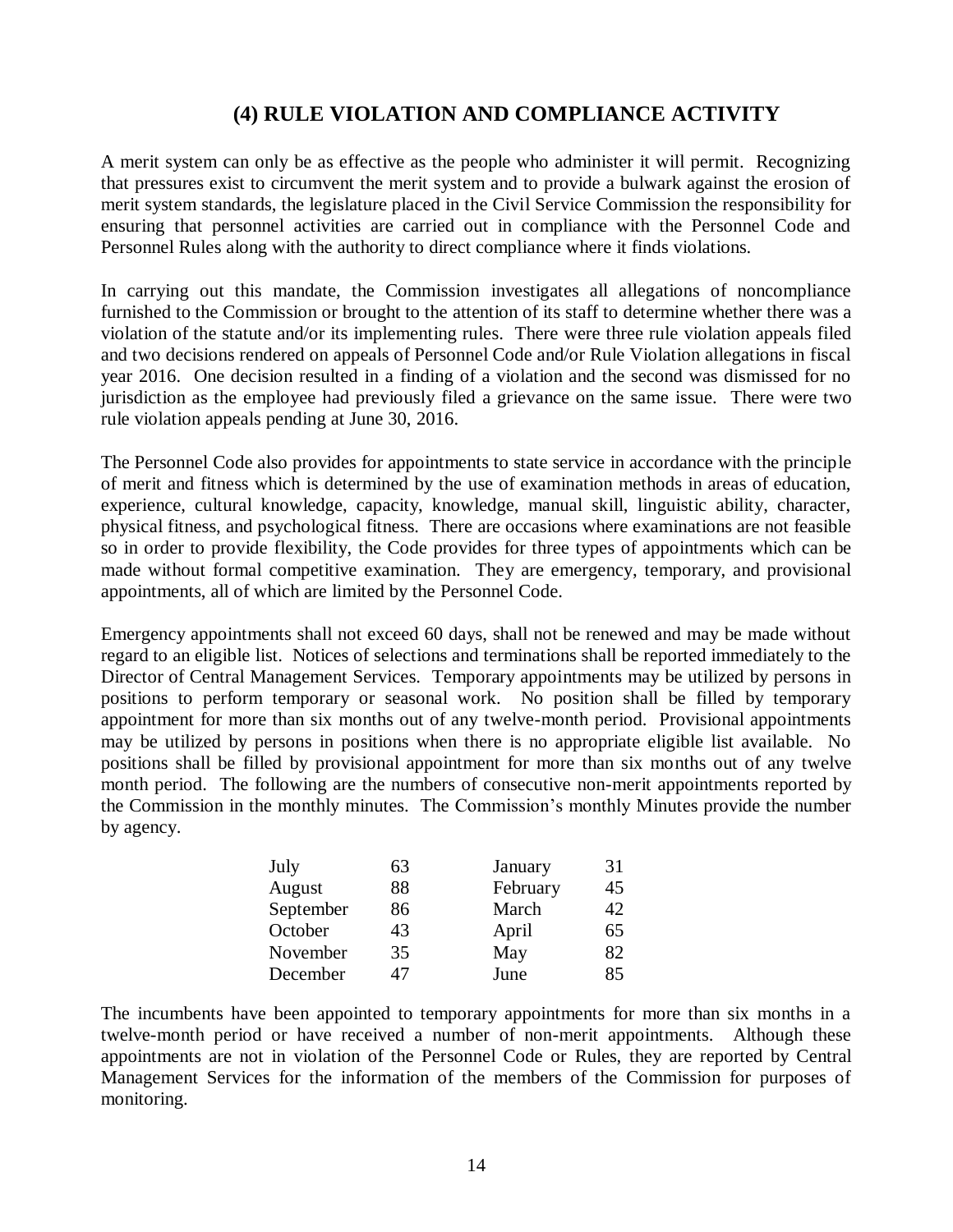### **(5) APPEALS OF DISCHARGE, SUSPENSION OVER 30 DAYS IN A TWELVE-MONTH PERIOD, AND DEMOTION**

The Civil Service Commission is responsible for conducting hearings on appeals of discharge and suspensions totaling more than 30 days in any twelve-month period, and demotion. The Commission has the power to administer oaths, subpoena witnesses, and compel the production of books and papers in accordance therewith. When an employee receives a written notice of discharge, they may appeal the action to the Commission. The appeal must be filed within 15 days after service of the written notice of discharge. The Commission then schedules a hearing within 30 days. At the hearing, the employee has a right to counsel and may question the witnesses who testify against him under oath. The burden of proof is upon the agency to prove that the employee committed the alleged infractions and that discharge is the appropriate discipline.

In fiscal year 2016, there were 44 discharge appeals filed and the Commission rendered decisions in 48 appeals. The Commission imposed a suspension instead of discharge in nine appeals and denied 14 appeals (upheld the discharge). One appeal was upheld and the employee was reinstated. Three appeals were dismissed for default for failure to appear at hearing and three were dismissed when the agency withdrew the charges. One appeal was dismissed due to no jurisdiction and one was dismissed when the agency did not comply with Section 302.705 of the Personnel Rules. The remaining 16 appeals were withdrawn or settled. There were 16 pending discharge appeals at June 30, 2016.

There were five suspension appeals filed during fiscal year 2016 and eight decisions rendered by the Commission. Four appeals were dismissed as the parties had settled, three appeals were withdrawn and one appeal resulted in the suspension being upheld. There was one pending suspension appeal at June 30, 2016.

The Commission is also responsible for hearing appeals of employees who have been demoted in their positions. Although this is not an active area, it is important that employees have a right to appeal if they believe they have been unjustly demoted in their position. No demotion appeals were filed during fiscal year 2016. The one demotion appeal decision resulted in dismissal when the employee withdrew it. There are no pending demotion appeals at June 30, 2016.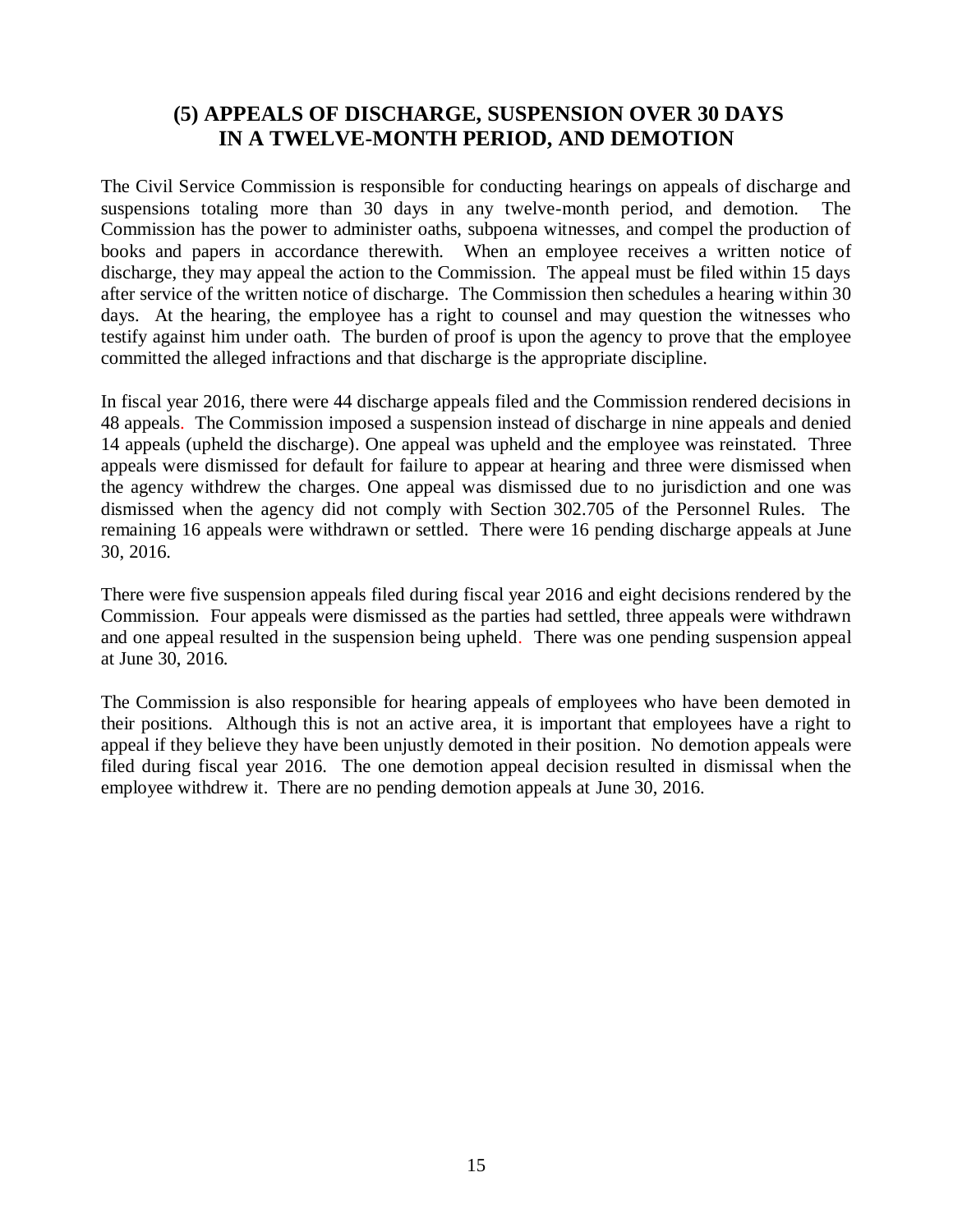## **CHARGES FOR DISCHARGE AND SUSPENSION<sup>2</sup>**

| Failure to follow procedures, regulations, rules or supervisory directives 18 |  |
|-------------------------------------------------------------------------------|--|
|                                                                               |  |
|                                                                               |  |
|                                                                               |  |
|                                                                               |  |
|                                                                               |  |
|                                                                               |  |
|                                                                               |  |
|                                                                               |  |
|                                                                               |  |

Total Charges 85

## **(6) APPEALS OF GEOGRAPHICAL TRANSFER AND ALLOCATION**

Employees who are involuntarily transferred from one geographic area of the state to another may appeal such transfers to the Commission. One geographical transfer appeal was filed during fiscal year 2016 that resulted in a finding of no violation. There were no geographic transfer appeals pending.

The Commission is also responsible for hearing employees' appeals from decisions of the Director of the Department of Central Management Services where an employee believes that their position is improperly allocated. In allocation appeals, the burden is on the employee to prove the Director of Central Management Services has not properly classified their position. No allocation appeals were filed during fiscal year 2016. There were no pending allocation appeals at June 30, 2016.

## **(7) APPEALS OF LAYOFF**

The Personnel Rules allow the layoff of certified employees due to lack of funds, material change in duties or organization, lack of work, and the abolition of a position or for any of these reasons. Employees who feel that they have been laid off in violation of the Personnel Code or Rules may, within 15 days following the effective date of layoff, file a written appeal to the Civil Service Commission. The Civil Service Commission is authorized to investigate the allegations made by the employee in the layoff appeal and may conduct a hearing if it is determined that substantial issues of fact or law remain unresolved. When the investigation is complete, a proposal for decision is issued by staff and submitted to the employee and agency. If adopted by the Commission, the decision becomes a final administrative decision. There were no layoff appeals filed and no decisions rendered during fiscal year 2016. No layoff appeals were pending at June 30, 2016.

 $\overline{a}$ 

<sup>&</sup>lt;sup>2</sup> The total exceeds the number of employees discharged and suspended because multiple charges were made against several employees.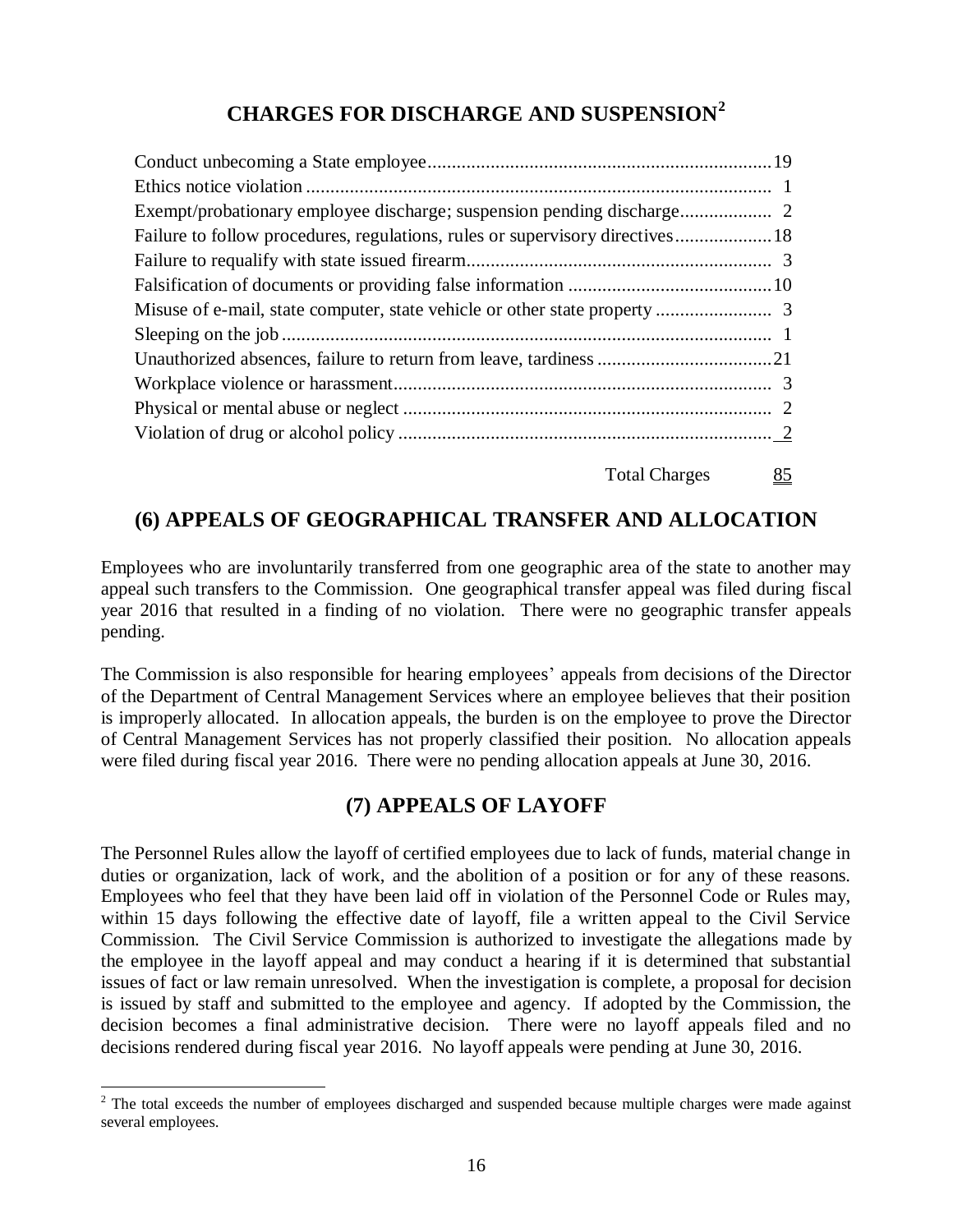#### **DECLARATORY RULING**

The Rules of the Civil Service Commission allow for Declaratory Rulings as to material questions involving the interpretation of the Personnel Code, Personnel Rules, or final orders of the Commission upon petition by interested or effected parties. Declaratory Rulings are only advisory. One request for Declaratory Ruling was filed during fiscal year 2016 to clarify the issue of back pay but it was later withdrawn. No requests for declaratory ruling are pending at June 30, 2016.

|                              | 2012           | 2013 | 2014           | 2015           | 2016     | <b>TOTAL</b> |
|------------------------------|----------------|------|----------------|----------------|----------|--------------|
| Discharge                    | 40             | 31   | 34             | 41             | 44       | 190          |
| Suspension                   | 6              | 6    | 9              | 8              | 5        | 34           |
| Demotion                     | $\overline{2}$ | 0    | 0              | 1              | 0        | 3            |
| <b>Rule Violation</b>        | $\overline{4}$ | 7    | $\overline{4}$ | 3              | 3        | 21           |
| <b>Geographical Transfer</b> | 1              | 0    | $\theta$       | $\overline{0}$ | 1        | 2            |
| Allocation                   | $\overline{2}$ | 0    |                | $\theta$       | $\theta$ | 3            |
| Layoff                       | 1              | 3    | $\theta$       | $\theta$       | $\theta$ | 4            |
| <b>Declaratory Ruling</b>    | 0              |      | 1              | $\theta$       | 1        | 3            |
|                              | 56             | 48   | 49             | 53             | 54       | 260          |

## **APPEALS FILED BY TYPE FOR THE FIVE-YEAR PERIOD ENDED JUNE 30, 2016**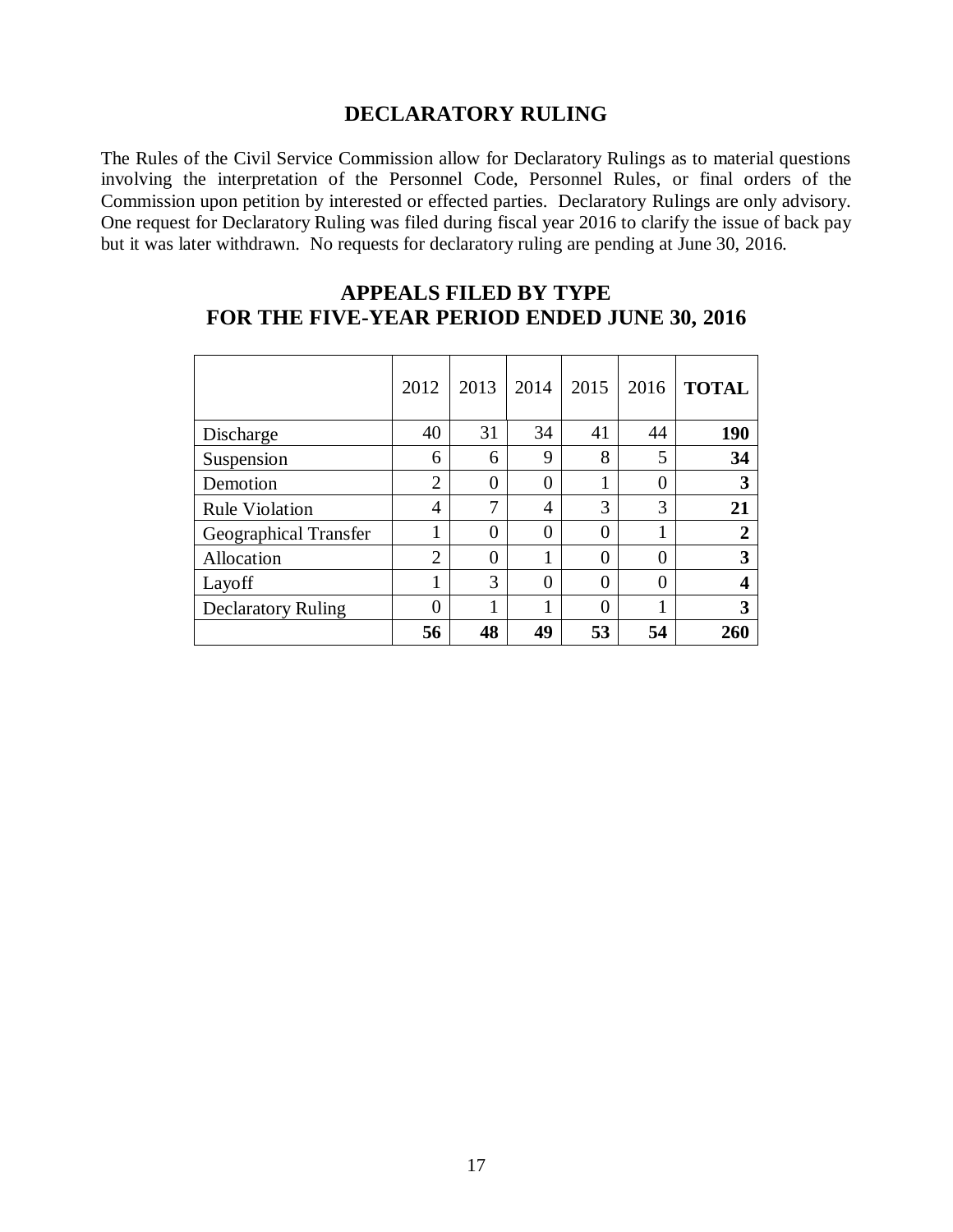## **DECISIONS OF THE COMMISSION**

| A. Substantive Actions by the Commission                                                     | FY 12                              | FY 13                   | FY 14                        | <b>FY 15</b>            | <b>FY 16</b>          |
|----------------------------------------------------------------------------------------------|------------------------------------|-------------------------|------------------------------|-------------------------|-----------------------|
| Appeals granted:                                                                             |                                    |                         |                              |                         |                       |
| Employees reinstated with suspension                                                         | 10                                 | $\mathbf 1$             | 8                            | 7                       | 9                     |
| Employees reinstated with no suspension                                                      | $\mathbf{1}$                       | 3                       | 3                            | $\theta$                | 1                     |
| Layoff appeal granted                                                                        | $\overline{0}$                     | $\theta$                | $\boldsymbol{0}$             | $\theta$                | $\boldsymbol{0}$      |
| Rule Violation appeal granted                                                                | 1                                  | 1                       | 1                            | $\theta$                | 1                     |
| Declaratory Ruling request granted                                                           | $\theta$                           | 1                       | $\overline{0}$               | $\theta$                | $\boldsymbol{0}$      |
| Allocation appeal granted                                                                    | $\overline{0}$                     | $\overline{2}$          | $\boldsymbol{0}$             | $\boldsymbol{0}$        | $\overline{0}$        |
| Suspension appeal granted                                                                    | $\overline{0}$                     | $\mathbf{1}$            | $\overline{2}$               | $\overline{2}$          | $\overline{0}$        |
| <b>Subtotal</b>                                                                              | <u>12</u>                          | $\overline{\mathbf{2}}$ | <u>14</u>                    | $\overline{\mathbf{2}}$ | 11                    |
| Appeals denied:                                                                              |                                    |                         |                              |                         |                       |
| Discharge appeal denied                                                                      | 11                                 | 8                       | $\overline{2}$               | 8                       | 14                    |
| Position Allocation denied                                                                   | $\boldsymbol{0}$                   | $\theta$                | $\boldsymbol{0}$             | $\theta$                | $\boldsymbol{0}$      |
| Layoff appeal denied                                                                         | 0                                  | $\overline{0}$          | $\overline{2}$               | $\theta$                | 0                     |
| Geographical Transfer appeal denied                                                          | $\boldsymbol{0}$                   | $\overline{0}$          | $\boldsymbol{0}$             | $\theta$                | 1                     |
| Suspension appeal denied                                                                     | 1                                  | $\theta$                | 3                            | $\theta$                | 1                     |
| Rule Violation appeal denied                                                                 | 5                                  | $\overline{4}$          | 3                            | $\overline{4}$          | $\theta$              |
| Declaratory Ruling request denied                                                            | $\overline{0}$                     | $\overline{0}$          | $\overline{0}$               | 1                       | $\theta$              |
| <b>Subtotal</b>                                                                              | <u> 17</u>                         | <u>12</u>               | 10                           | <u>13</u>               | <u>16</u>             |
| <b>Total Substantive Actions</b>                                                             | <u>29</u>                          | <u>21</u>               | 24                           | <u>22</u>               | <u>27</u>             |
|                                                                                              |                                    |                         |                              |                         |                       |
| B. Appeals dismissed with no decision on the<br>Merits or interlocutory appeals <sup>3</sup> |                                    |                         |                              |                         |                       |
|                                                                                              | 21                                 |                         |                              | 21                      |                       |
| Discharges                                                                                   | 1                                  | 17                      | 16                           |                         | 24                    |
| Demotions                                                                                    |                                    | $\mathbf{1}$            | $\boldsymbol{0}$             | $\boldsymbol{0}$        | $\mathbf{1}$          |
| <b>Allocations and Declaratory Rulings</b>                                                   | $\boldsymbol{0}$<br>$\overline{0}$ | $\boldsymbol{0}$<br>1   | $\boldsymbol{0}$<br>1        | 1<br>$\overline{0}$     | 1<br>$\boldsymbol{0}$ |
| Layoff appeals                                                                               |                                    | $\mathbf{1}$            |                              |                         |                       |
| <b>Geographical Transfers</b>                                                                | $\boldsymbol{0}$                   |                         | $\boldsymbol{0}$             | $\boldsymbol{0}$        | $\boldsymbol{0}$<br>7 |
| Suspensions<br><b>Rule Violations</b>                                                        | $\overline{4}$<br>3                | 3<br>$\overline{0}$     | 6<br>3                       | 5<br>$\overline{0}$     | $\mathbf{1}$          |
| <b>Total Non-Substantive Actions</b>                                                         | $\underline{29}$                   | 23                      | $\underline{\underline{26}}$ | 27                      | <u>34</u>             |
| C. Appeals Pending at end of Fiscal Year                                                     | 21                                 | 25                      | 24                           | 28                      | 21                    |

<sup>&</sup>lt;sup>3</sup> Includes appeals dismissed due to settlement, withdrawal, default (failure to appear or failure to respond to Commission inquiry) lack of jurisdiction, or other reasons.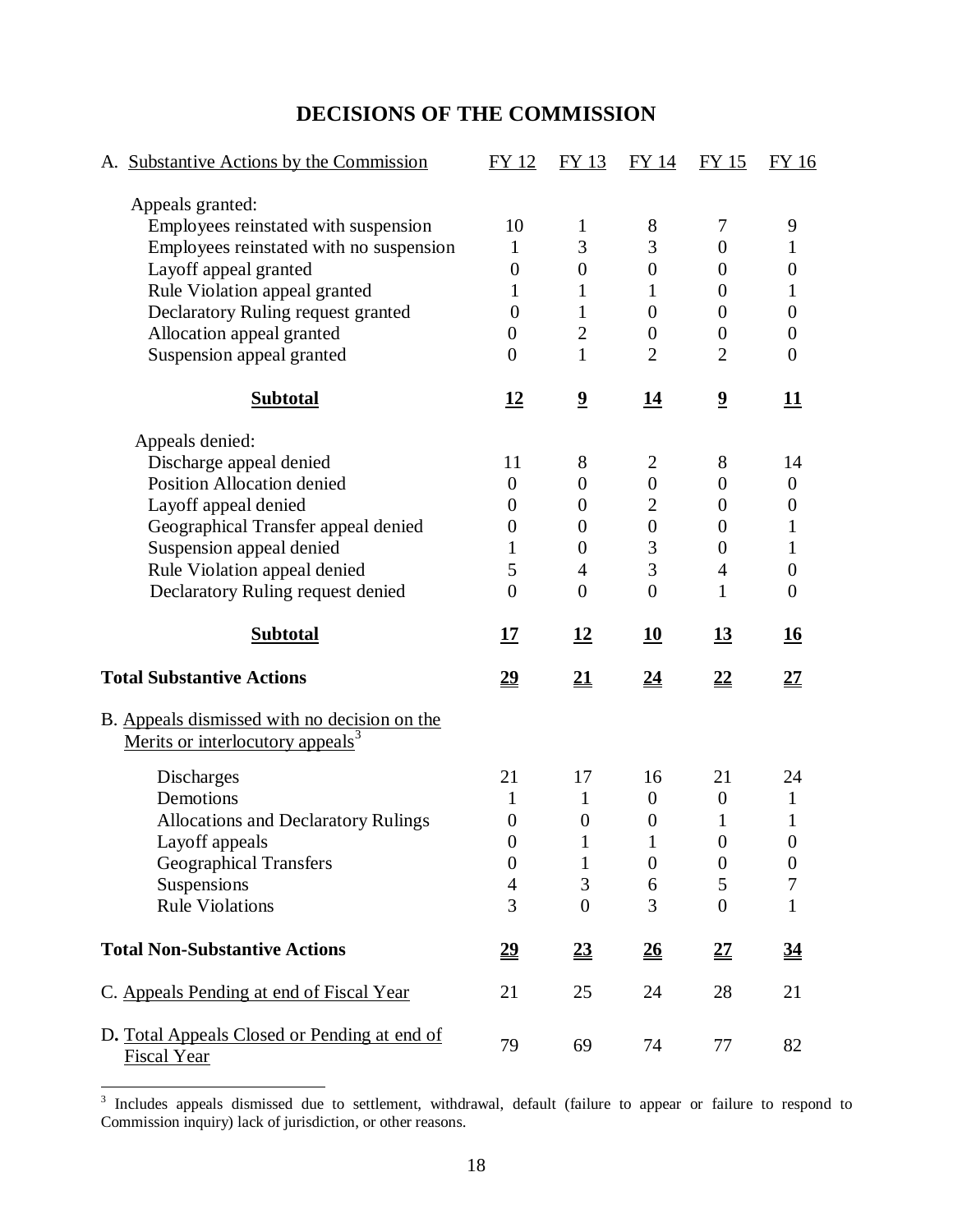

**COMMISSION WORKLOAD Total Appeals Closed or Pending**

At June 30, 2016 there were a total of 21 appeals pending, with two of those from previous fiscal years (2010 and 2013). The chart below reflects the processing time for appeals that were concluded during fiscal years ended June 30. The time is calculated from the date the appeal was filed to the date the final decision of the Commission was rendered. This calculation is consistent with that reported on the Public Accountability Report issued by the Office of the Comptroller.



#### **AVERAGE PROCESSING TIME (The goal is 180 days.)**

The average processing time of 202 days for fiscal year 2013 would be 164 days if one large rule violation appeal was removed from the calculation. The average processing time of 190 days for fiscal year 2014 would be 175 days if one large layoff appeal was removed from the calculation.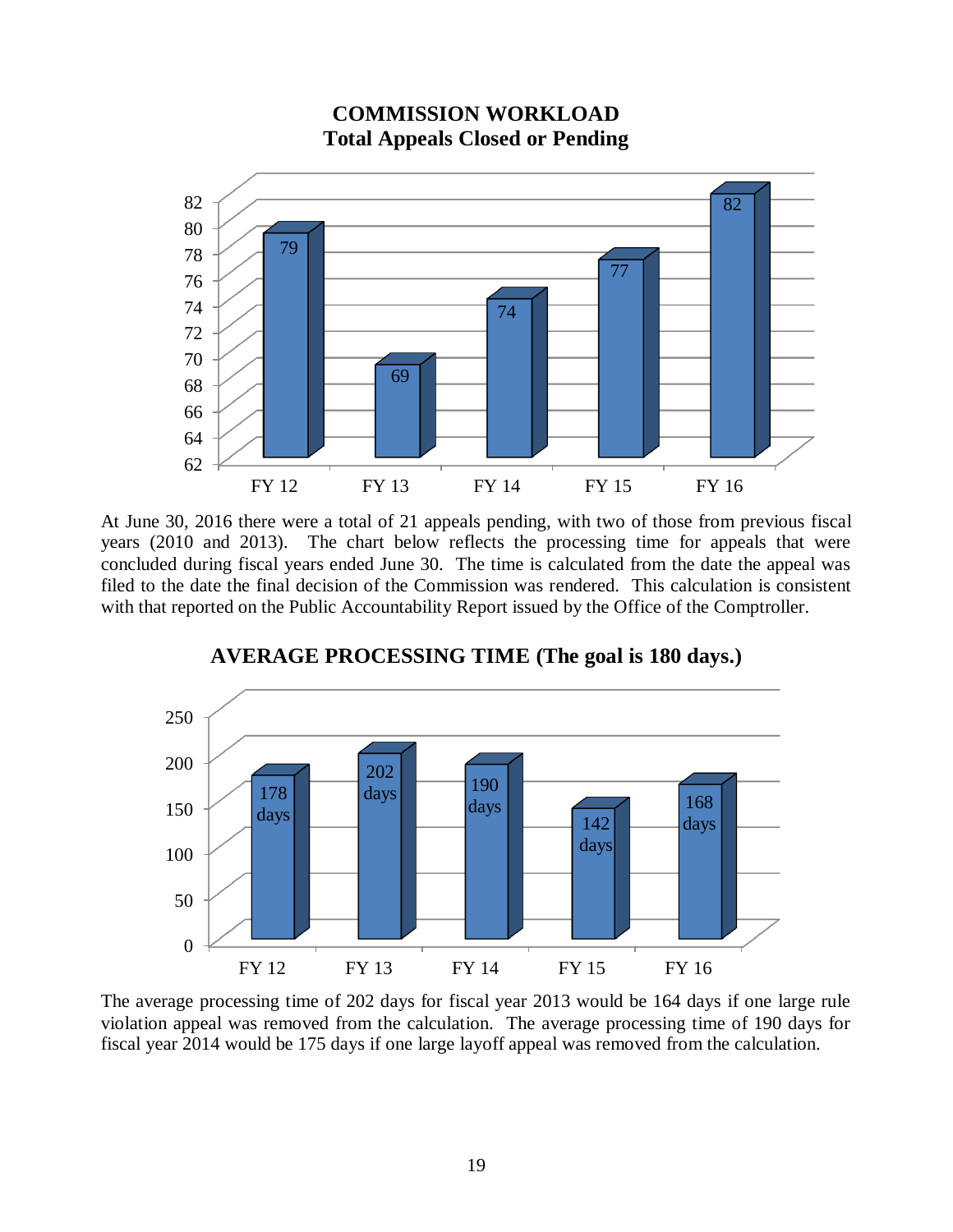#### **ADMINISTRATIVE REVIEW**

Parties that wish to appeal decisions of the Commission may do so in accordance with the provisions of the Administrative Review Law (735 ILCS 5/Article III). The following chart shows the administrative reviews and appeals filed for each fiscal year. If an appeal was filed during fiscal year 2008 and one of the parties filed for Administrative Review during fiscal year 2009, the statistic will be counted for fiscal year 2008.



The following table shows the results and current status of Administrative Reviews that were filed for fiscal years 2007 through 2016. This table shows Administrative Reviews by the year the appeal was filed, not by the year a court decision is ultimately rendered. The total of number of Administrative Review decisions can exceed the total number filed for the same year because decisions by both the Circuit Court and Appellate Court (if the Circuit Court decision was appealed) are counted separately.

|                                                      | 2007           | 2008 | 2009           | 2010 | 2011           | 2012           | 2013           | 2014           | 2015         | 2016           |
|------------------------------------------------------|----------------|------|----------------|------|----------------|----------------|----------------|----------------|--------------|----------------|
| Commission upheld<br>Circuit Court                   | 6              | 11   | 6              | 8    | 7              | $\overline{4}$ | $\overline{4}$ | $\overline{2}$ | $\theta$     | $\overline{0}$ |
| <b>Commission reversed</b><br><b>Circuit Court</b>   |                |      | $\theta$       | 2    | $\Omega$       |                | $\theta$       | $\overline{0}$ |              | $\theta$       |
| Commission upheld<br><b>Appellate Court</b>          | $\overline{2}$ |      | $\overline{2}$ | 3    | $\overline{A}$ |                | $\theta$       |                |              | $\theta$       |
| <b>Commission reversed</b><br><b>Appellate Court</b> |                |      | $\overline{0}$ |      |                | $\theta$       | $\theta$       | $\overline{0}$ | $\mathbf{0}$ | $\Omega$       |
| Remanded                                             | $\theta$       | 3    | $\theta$       |      |                | 2              |                | $\theta$       |              | $\Omega$       |
| Pending at June 30                                   | $\overline{2}$ |      | $\overline{0}$ |      |                | $\overline{4}$ | 5              | 4              | 4            |                |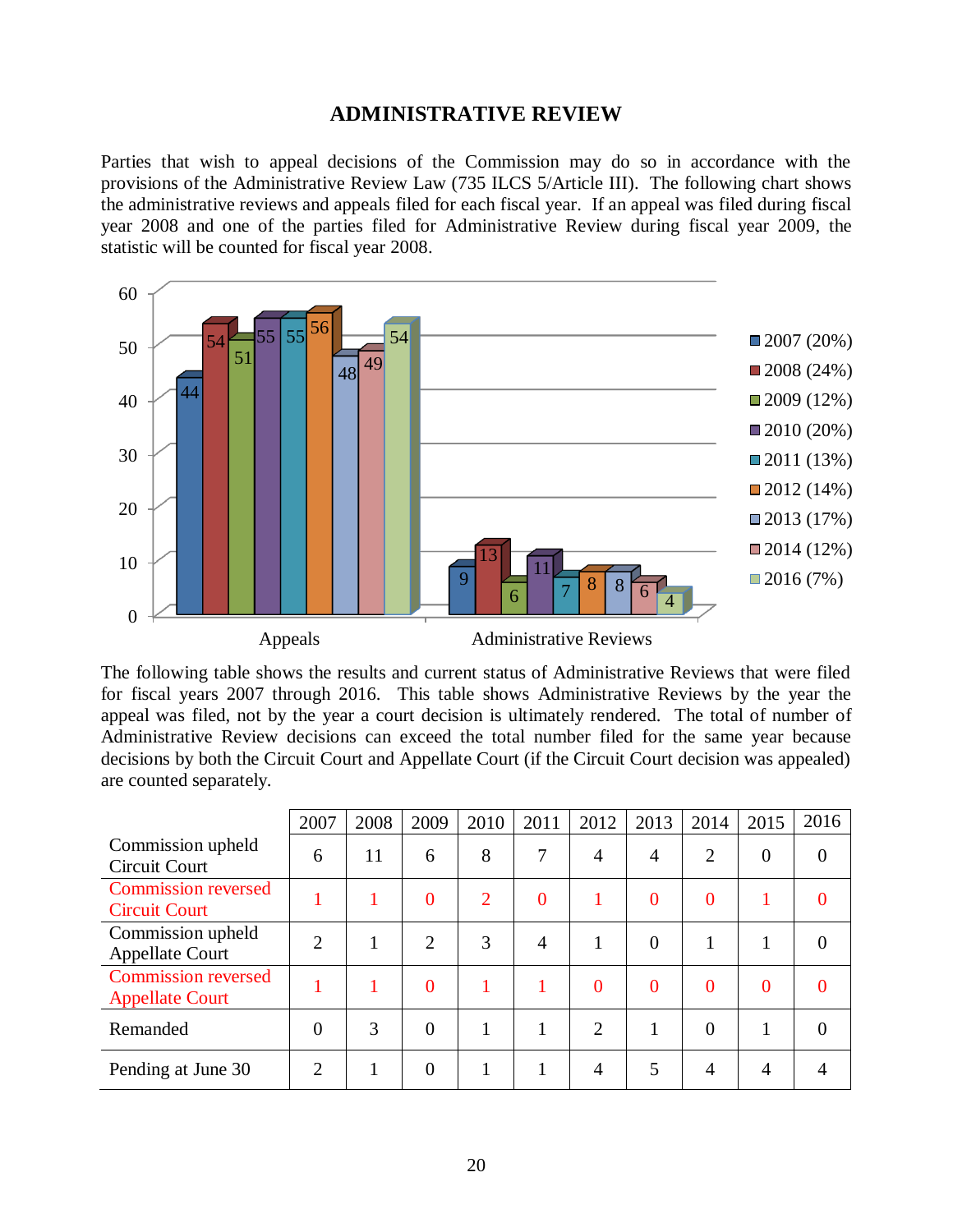#### **GRIEVANCE COMMITTEE**

The Director of Central Management Services is required to appoint a grievance committee to hear Step 4 grievances comprising two employees of Central Management Services and one Commission employee with experience and knowledge in personnel administration and employee relations. The Director is allowed to substitute another agency employee in the absence of a Commission employee.

There were no Step 4 grievance committee meetings with Commission employees during fiscal year 2016. Central Management Services indicated there were seven Rules Grievances filed during fiscal year 2016 and 27 pending at the  $4<sup>th</sup>$  level as of June 30, 2016.

## **TRAINING**

In order to administer the State's merit system, agency administrators must have knowledge and expertise in all areas of personnel. Dealing with problem employees is often the most intimidating and frustrating aspect of personnel administration. It is the Commission's belief that while regrettable, discipline up to and including discharge is a necessary component of a good personnel system. The Commission, in an effort to make administrators aware of the requirements of successfully dealing with the disciplinary process, has offered agencies instruction in the disciplinary process. Numerous informal discussions on related issues occurred throughout the year between Commission staff and Agency administrators. On March 25, 2016 the Executive Director made a presentation to a meeting of the Illinois Department of Financial and Professional Regulation's legal staff on "What every general counsel should know about the Civil Service Commission." The Commission staff is available to employees and agency administrators to respond to a variety of procedural inquiries regarding the operation of the Commission.

## **INTERAGENCY COMMITTEE ON EMPLOYEES WITH DISABILITIES**

The Chairman of the Commission is an ex officio member of the Interagency Committee on Employees with Disabilities that operates with no budget and no paid staff, and relies on the technical and financial support of its members and their respective agencies. The Chairman, through a representative of the Commission, participates in monthly meetings and disability awareness events throughout the year to address the diverse issues and concerns of the persons with disabilities employed by executive agencies of the State of Illinois.

## **STATE HISPANIC AND BILINGUAL EMPLOYMENT PLANS**

The Civil Service Commission does not discriminate on the basis of religion, race, national origin, sex, age, handicap, or any other non-merit factor in providing employment opportunities.